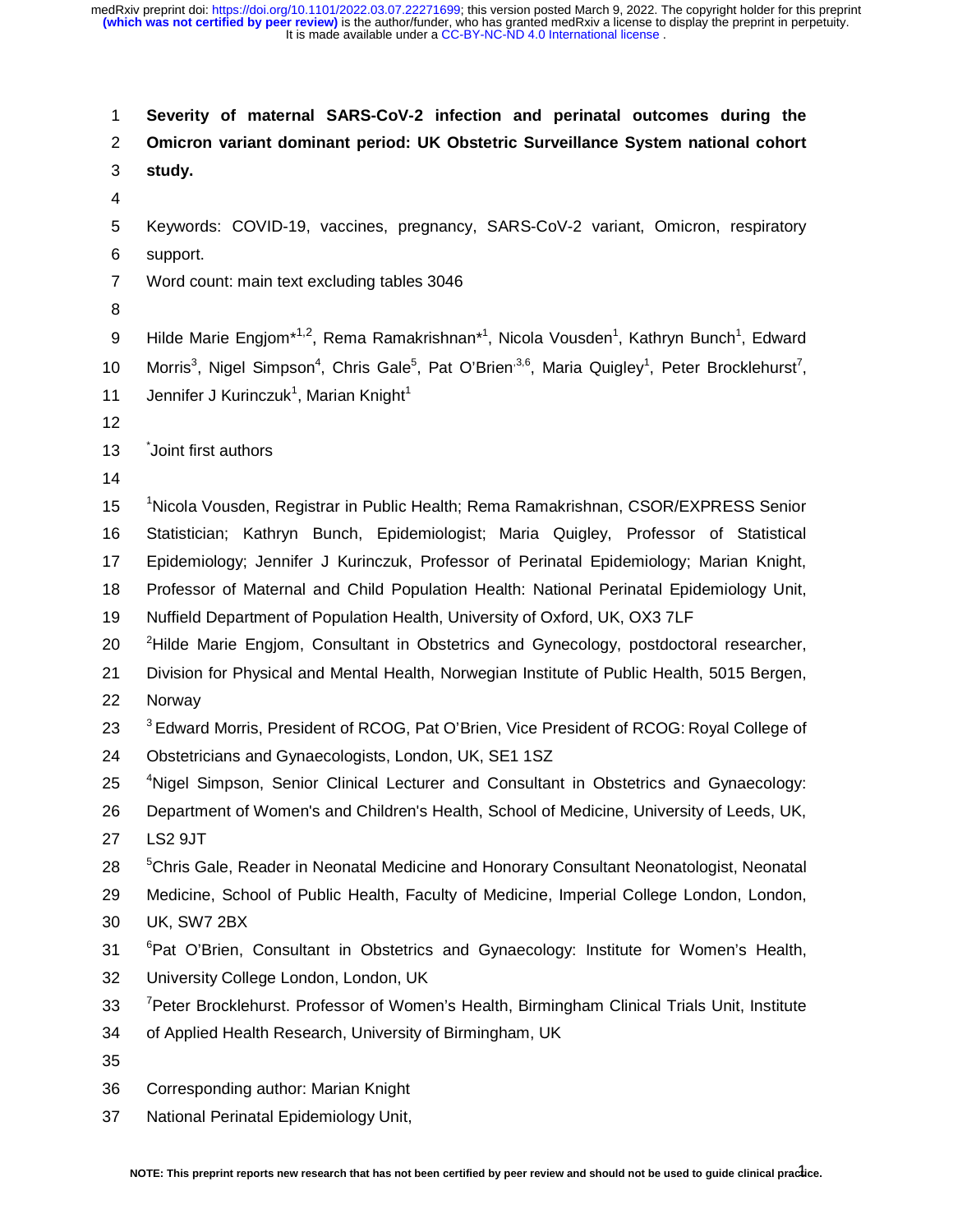- 38 Nuffield Department of Population Health,
- 39 University of Oxford,
- 40 UK
- 41 01865 289700
- 42 marian.knight@npeu.ox.ac.uk
- 43
- 44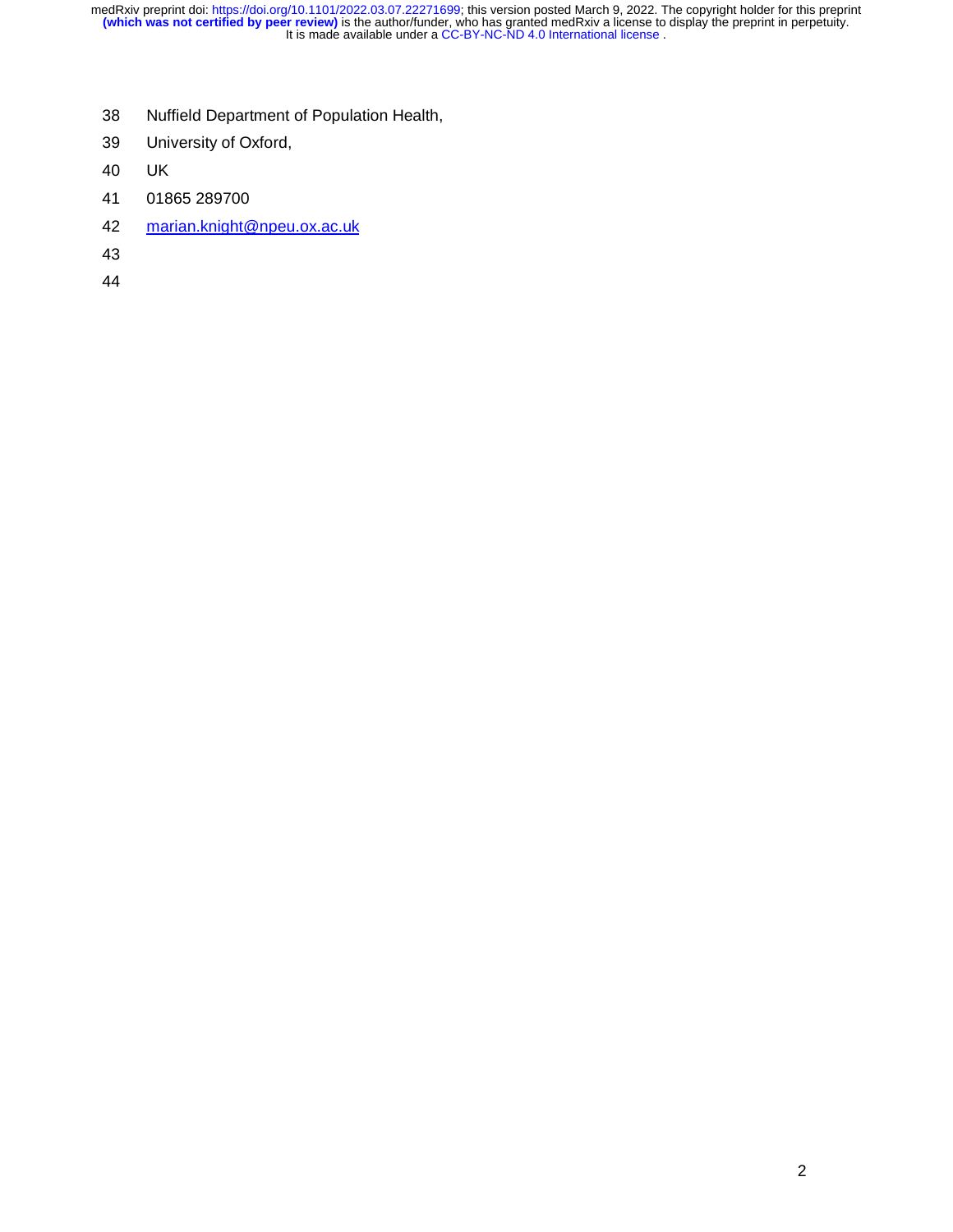### 45 **ABSTRACT**

- 46 **Objectives**
- 47 To describe the severity of maternal infection when the Omicron SARS-CoV-2 variant was
- 48 dominant (15/12/21-14/01/22) and compare outcomes among groups with different
- 49 vaccination status.
- 50 **Design**: Prospective cohort study
- 51 **Setting**: UK consultant-led maternity units

52 **Participants**: Pregnant women hospitalised with a positive SARS-CoV-2 PCR test up to 7 53 days prior to admission and/or during admission up to 2 days after giving birth.

54 **Main outcome measures:** Symptomatic or asymptomatic infection. Vaccination status. 55 Severity of maternal infection (moderate or severe infection according to modified WHO 56 criteria). Mode of birth and perinatal outcomes.

57 **Results:** Out of 1561 women admitted to hospital with SARS-CoV-2 infection, 449 (28.8%) 58 were symptomatic. Among symptomatic women admitted, 86 (19.2%) had moderate to 59 severe infection; 51 (11.4%) had pneumonia on imaging, 62 (14.3%) received respiratory 60 support, and 19 (4.2%) were admitted to the intensive care unit (ICU). Three women died 61 (0.7%). Vaccination status was known for 383 symptomatic women (85.3%) women; 249 62 (65.0%) were unvaccinated, 45 (11.7%) had received one vaccine dose, 76 (19.8%) had 63 received two doses and 13 (3.4%) had received three doses. 59/249 (23.7%) unvaccinated 64 women had moderate to severe infection, compared to 10/45 (22.2%) who had one dose, 65 9/76 (11.8%) who had two doses and 0/13 (0%) who had three doses. Among the 19 66 symptomatic women admitted to ICU, 14 (73.7%) were unvaccinated, 3 (15.8%) had 67 received one dose, 1 (5.3%) had received two doses, 0 (0%) had received 3 doses and 1 68 (5.3%) had unknown vaccination status.

## 69 **Conclusion**

70 The risk of severe respiratory disease amongst unvaccinated pregnant women admitted with

- 71 symptomatic SARS-CoV-2 infection during the Omicron dominance period was comparable
- 72 to that observed during the period the wildtype variant was dominant. Most women with
- 73 severe disease were unvaccinated. Vaccine coverage among pregnant women admitted
- 74 with SARS-CoV-2 was low compared to the overall pregnancy population and very low
- 75 compared to the general population. Ongoing action to prioritise and advocate for vaccine
- 76 uptake in pregnancy is essential.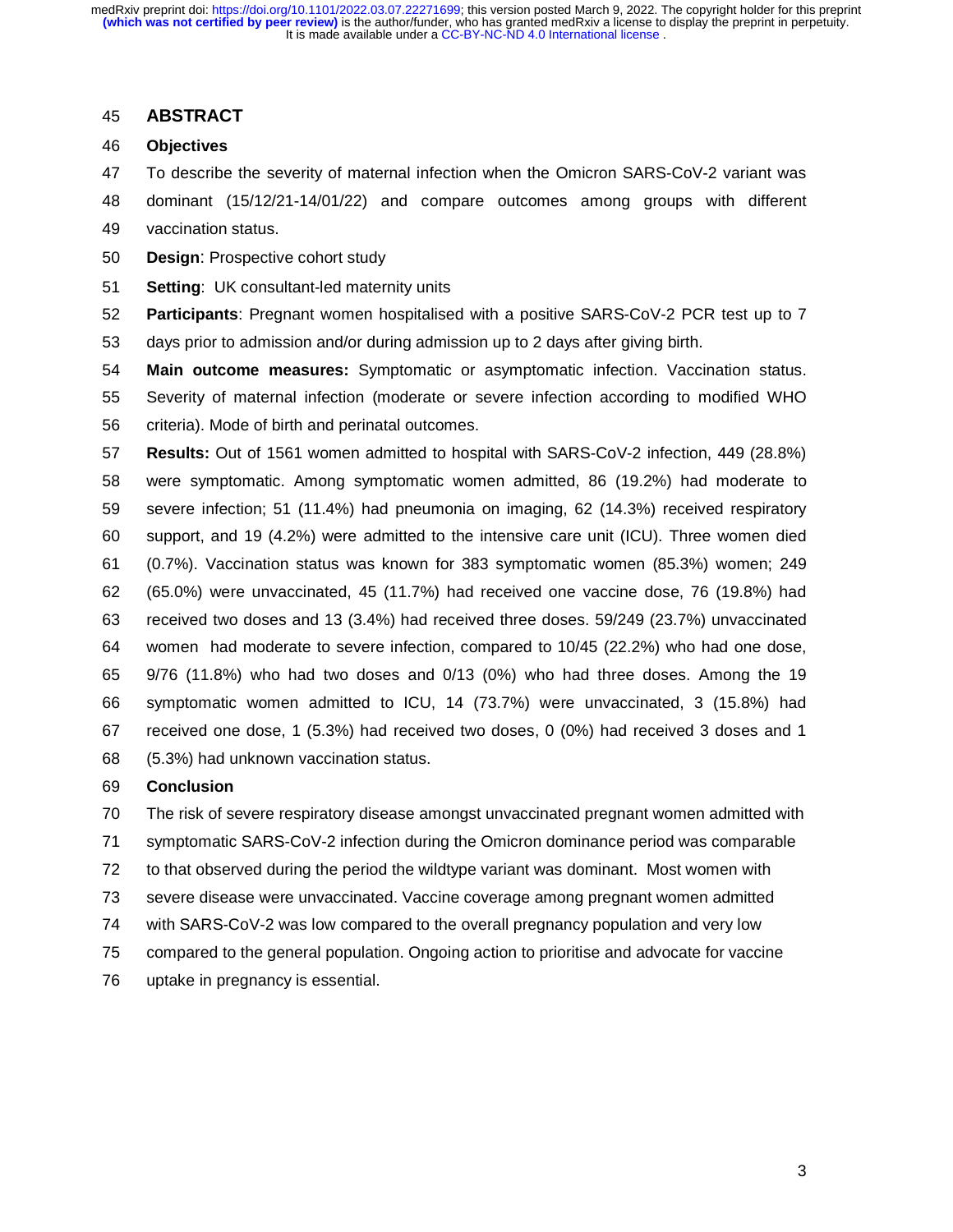#### **SUMMARY BOX**

#### **What is already known on this topic**

- In non-pregnant adults, growing evidence indicates a lower risk of severe respiratory disease with the Omicron SARS-CoV-2 Variant of Concern (VOC) .
- Pregnant women admitted during the periods in which the Alpha and Delta VOC were dominant were at increased risk of moderate to severe SARS-CoV-2 infection compared to the period when the original wildtype infection was dominant.
- Most women admitted to hospital with symptomatic SARS-CoV-2 infection have been unvaccinated.

#### **What this study adds**

- One in four women who had received no vaccine or a single dose had moderate to severe infection, compared with one in eight women who had received two doses and no women who had received three doses
- The proportional rate of moderate to severe infection in unvaccinated pregnant women during the Omicron dominance period is similar to the rate observed during the wildtype dominance period
- One in eight symptomatic admitted pregnant women needed respiratory support during the period when Omicron was dominant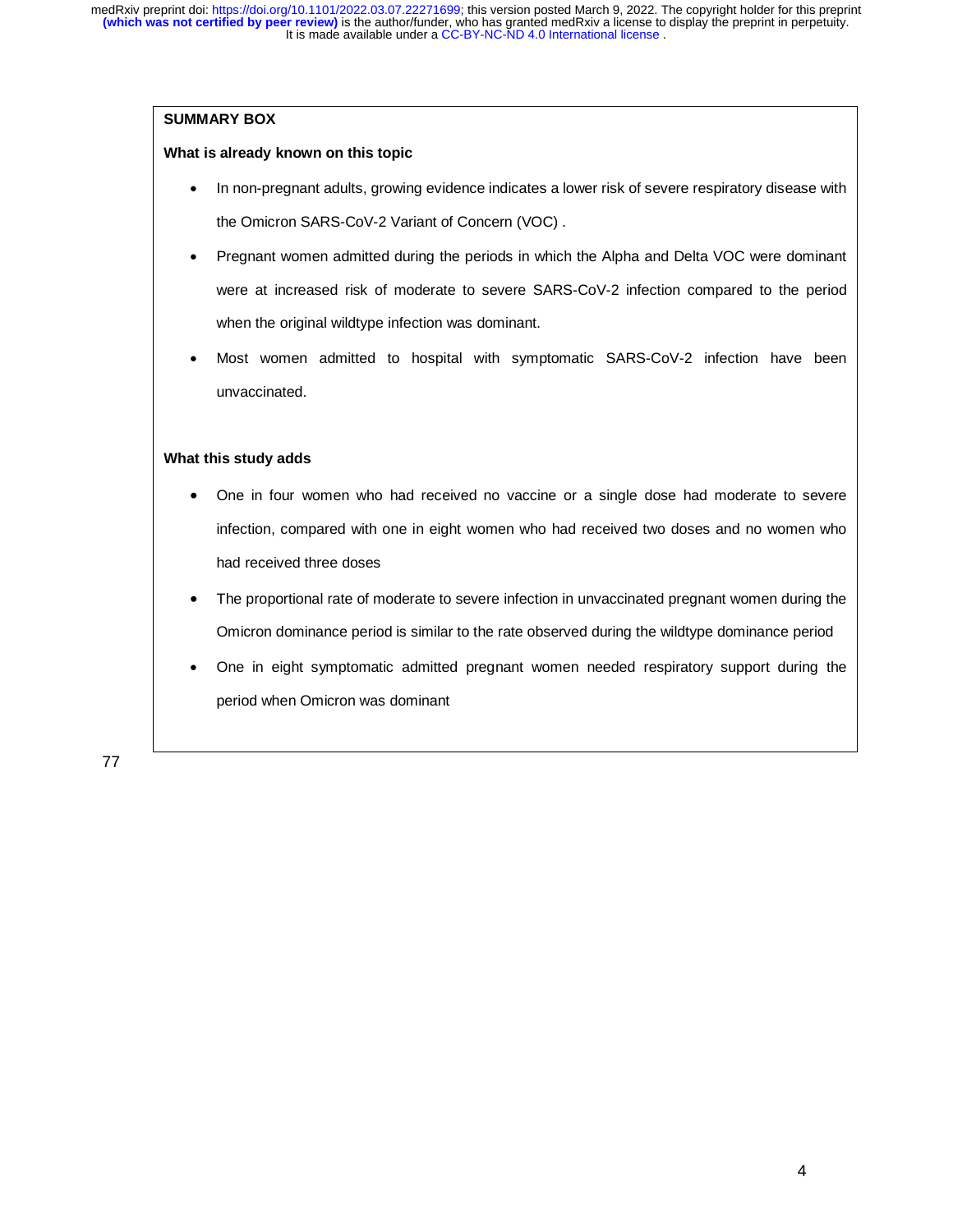# 78 **INTRODUCTION**

79 In 2020 the World Health Organization's (WHO) living systematic review concluded that 80 SARS-CoV-2 infection during pregnancy was associated with an increased risk of admission 81 to intensive care (ICU) for the mother, increased risk of preterm birth and admission for 82 neonatal care for the infant.<sup>1</sup> Included studies initially contained data predominately from the 83 USA and China, with few active population-based surveillance studies. The last update was 84 published in April 2021 and consequently included studies comprise mainly the Variants of 85 Concern (VOC) prior to Delta.

86

87 In the UK, a new SARS-CoV-2 VOC (B.1.1.529, Omicron) was initially reported in November 88 2021 and dominated by mid-December 2021.<sup>2</sup> With the Alpha (B.1.1.7) and Delta (B.1.617) 89 VOC, severe maternal infection was more frequent compared to the wildtype period, and 90 perinatal outcomes were worse<sup>3-5</sup>. The majority of severe maternal and perinatal outcomes 91 occurred among unvaccinated women during periods with alpha and delta as dominant 92 variants.<sup>678</sup> Initial studies of Omicron infection in non-pregnant populations indicate a lower 93 risk of severe pulmonary disease with this variant compared to the previous delta VOC. $9-11$ 

94

95 To date we have not identified any peer-reviewed published studies exploring the impact of 96 infection with the Omicron SARS-CoV-2 variant on pregnant women and perinatal outcomes. 97 There is an urgent need for robust national data to inform women who are pregnant or plan a 98 pregnancy, as well as health professionals providing care for pregnant women, and policy 99 makers. The primary aim of this study was therefore to describe the characteristics of 100 pregnant women admitted to hospital with SARS-CoV-2 infection including vaccination 101 status, severity of infection, pharmacologic management, pregnancy, and perinatal 102 outcomes, in the first period when the Omicron VOC was dominant in the UK.

103

### 104 **METHODS**

105

### 106 **Design, data sources and study period**

107 A national, prospective observational cohort study was conducted using the UK Obstetric 108 Surveillance System (UKOSS).<sup>12</sup> This system entails active surveillance with reporting from 109 all 194 hospitals in the UK with a consultant-led maternity unit, and includes well established 110 routines to secure complete reporting.<sup>13</sup> Information on women who died, or who had 111 stillbirths or neonatal deaths, was cross-checked with data from the organisation responsible 112 for maternal and perinatal death surveillance in the UK (MBRRACE-UK).<sup>14</sup> As individual-113 level SARS-CoV-2 variant data were not recorded in medical records, the data collection 114 time period was restricted to the period in which the Omicron SARS-CoV-2 variant was the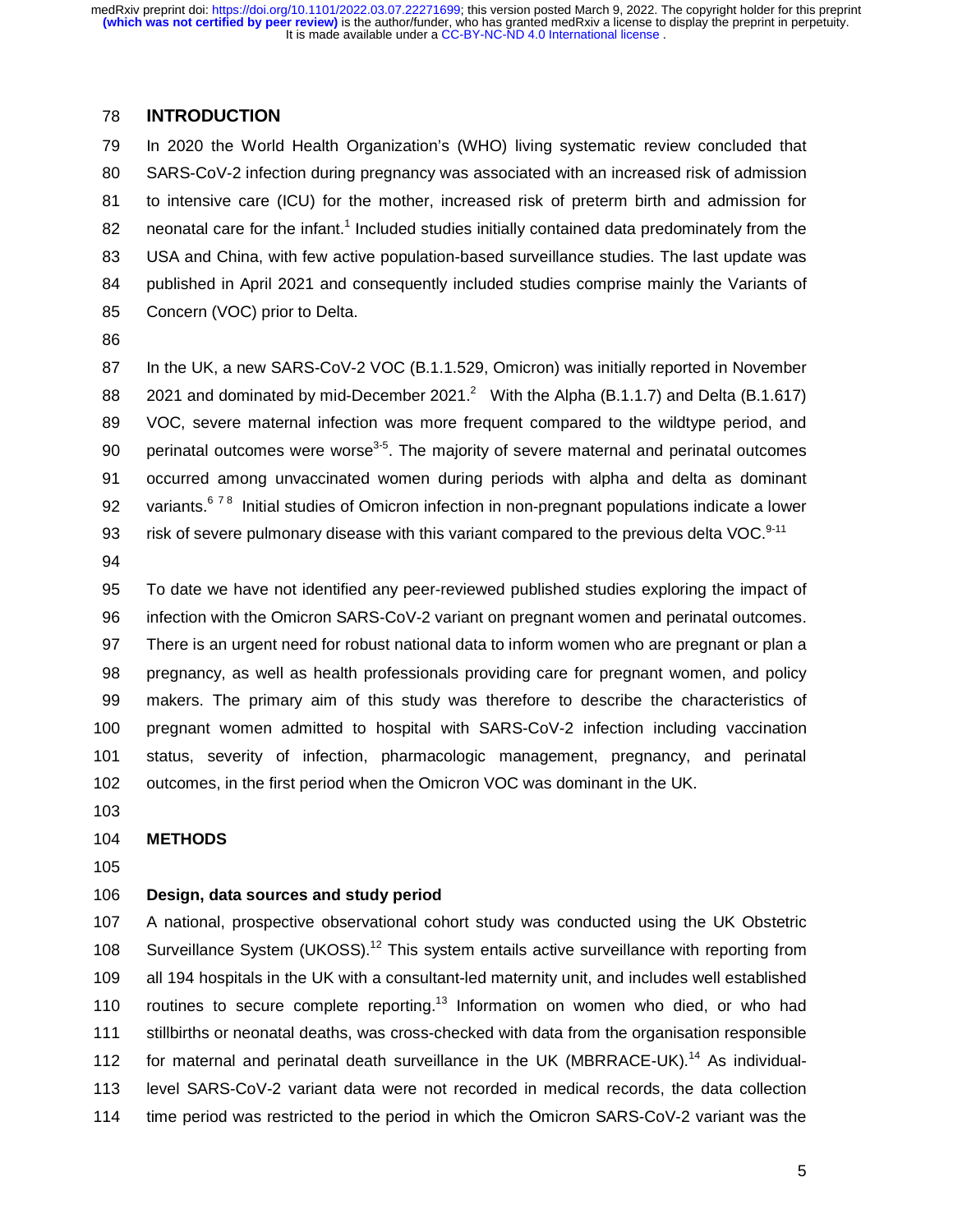115 dominant circulating strain in the UK. The cut-off at December 15 was chosen since the 116 variant then represented 50% or more of sequenced new cases from Public Health 117 England.<sup>11</sup>

118

### 119 **Study population and study groups**

120 Women were included if they were admitted to hospital during pregnancy and had a positive 121 SARS-CoV-2 PCR test at the time of admission. Hospital admission was defined as an 122 overnight or longer hospital admission for any cause, or admission of any duration to give 123 birth. Women not meeting this case definition were excluded (Figure 1). The included 124 women were categorised in two mutually exclusive groups based on covid-19 symptoms.

125 Symptomatic group: women who were admitted due to covid-19 or who were reported to be 126 symptomatic or who received respiratory support of any kind.

127 Asymptomatic group: women admitted for labour, obstetric care or other reasons and who 128 were not reported to have SARS-CoV-2-related symptoms and who did not receive 129 respiratory support, or who were reported to be asymptomatic if the reason for admission 130 was not known.

131 Vaccination status was categorised as follows; unvaccinated, one dose, two doses and three 132 doses, or vaccination status unknown.

133

# 134 **Measures**

135 A composite measure indicating moderate to severe SARS-CoV-2 infection was based on 136 the WHO criteria of covid-19 disease severity.<sup>15</sup> Women were classified as having moderate 137 to severe respiratory disease if one or more of the following was reported: oxygen saturation 138 <95% on admission, need for respiratory support, evidence of pneumonia on imaging, 139 admission to ICU, or maternal death. Respiratory support was recorded as the maximum 140 level of support in one of the following categories: oxygen therapy (supplementation on nasal 141 prongs or non-rebreathe mask <15 l/min), high-flow nasal cannula ≥15 l/min or continuous<br>142 positive airway pressure (CPAP), mechanical ventilation (MV) or extracorporeal membrane positive airway pressure (CPAP), mechanical ventilation (MV) or extracorporeal membrane 143 oxygenation (ECMO). Mode of birth was categorised as follows; caesarean section prior to 144 or in labour, assisted vaginal birth, unassisted vaginal birth. Gestational age was categorised 145 by completed weeks as <22 weeks, 22 to 27 weeks, 28 to 33 weeks, 34 to 36 weeks and 146 ≥37 weeks for gestational age at admission and gestational age at childbirth. The following<br>147 perinatal outcomes were included: total births. live births. stillbirths. neonatal unit (NNU) 147 perinatal outcomes were included: total births, live births, stillbirths, neonatal unit (NNU) 148 admission, early neonatal death.

149 The following sociodemographic and medical risk factors were included: maternal age, body 150 mass index (BMI) in kg/m<sup>2</sup>, occupation (woman or partner in paid work vs neither in paid 151 work), minority ethnic background (Asian, Black, Chinese, other or mixed ethnic minorities vs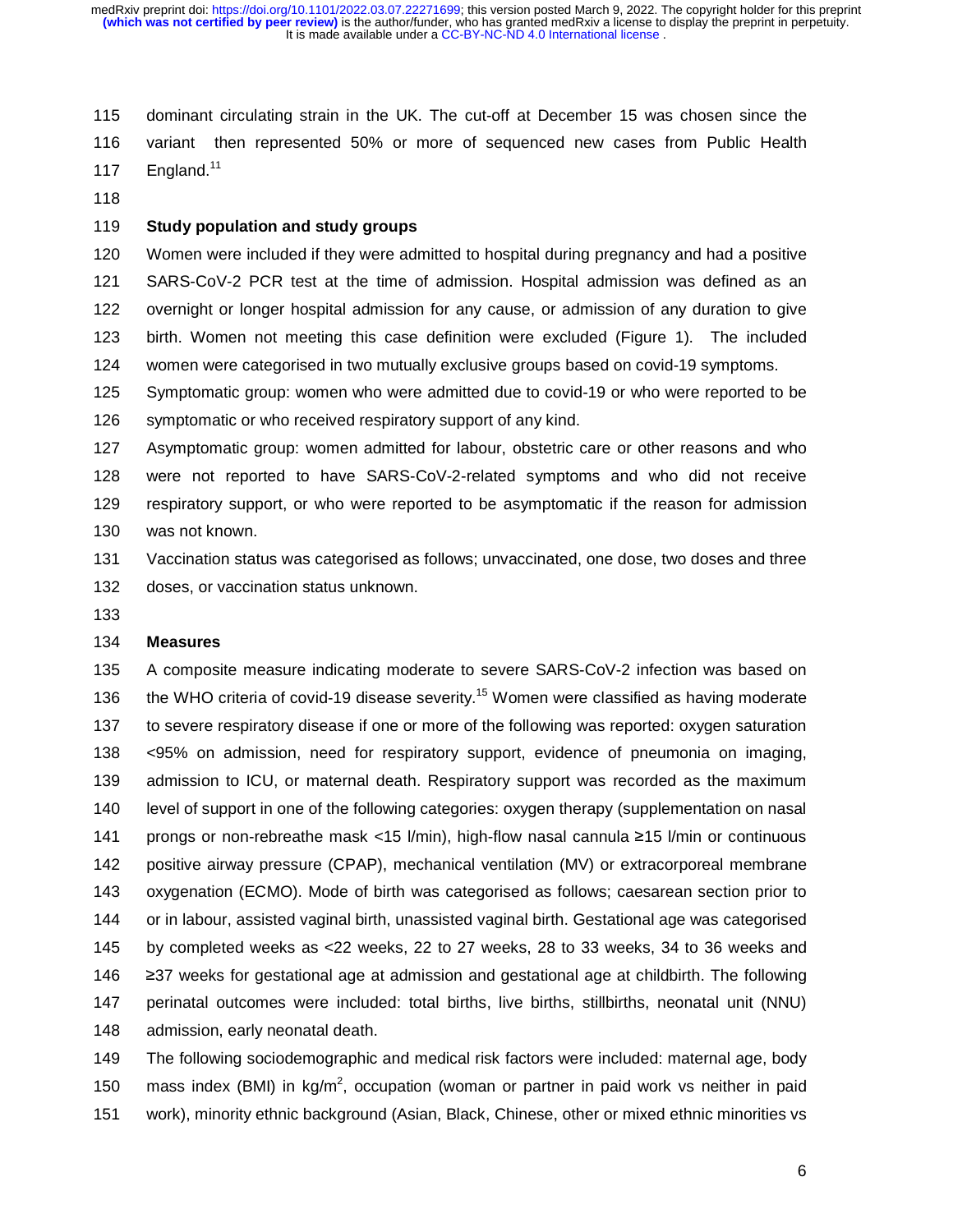It is made available under a [CC-BY-NC-ND 4.0 International license](http://creativecommons.org/licenses/by-nc-nd/4.0/) . **(which was not certified by peer review)** is the author/funder, who has granted medRxiv a license to display the preprint in perpetuity. medRxiv preprint doi: [https://doi.org/10.1101/2022.03.07.22271699;](https://doi.org/10.1101/2022.03.07.22271699) this version posted March 9, 2022. The copyright holder for this preprint

152 White), smoking (current smoker vs non-smoker), medical conditions prior to or during 153 pregnancy (asthma, hypertension, cardiac disease, and diabetes prior to or in pregnancy),

- 154 parity (nulliparous vs multiparous), plurality (singleton vs multiple).
- 155

156 Descriptions of pharmacological therapies were based on national guidance on 157 pharmacological therapy issued on 01/07/2020 using the current edition at the time of 158  $admission^{16}$ .

159

### 160 **Study registration**

- 161 The study was registered with ISRCTN, number 40092247 and the protocol is available at
- 162 https://www.npeu.ox.ac.uk/ukoss/current-surveillance/covid-19-in-pregnancy.
- 163

# 164 **Role of the funding source**

- 165 The funder played no role in study design; in the collection, analysis, and interpretation of
- 166 data; in the writing of the report; or in the decision to submit the paper for publication.
- 167

# 168 **Ethics and consent**

- 169 This study was approved by the HRA NRES Committee East Midlands Nottingham 1
- 170 (Ref. Number: 12/EM/0365).
- 171

# 172 **Patient and Public Involvement**

- 173 Patients and public were part of the UKOSS steering committee and involved in study 174 oversight but not in the design, reporting, conduct or dissemination of this study.
- 175

# 176 **Statistical methods and analysis**

- 177 Continuous variables were summarised by medians with interquartile range (IQR) for non-
- 178 normal distributions. Numbers and proportions are presented, and where data were missing,
- 179 proportions are presented out of cases known. Statistical analyses were performed using
- 180 STATA version 17 (Statacorp, TX, USA).
- 181
- 182 In this national observational study, the study sample size was governed by the disease 183 incidence, thus no formal power calculation was carried out.
- 184
- 185
- 186
- 187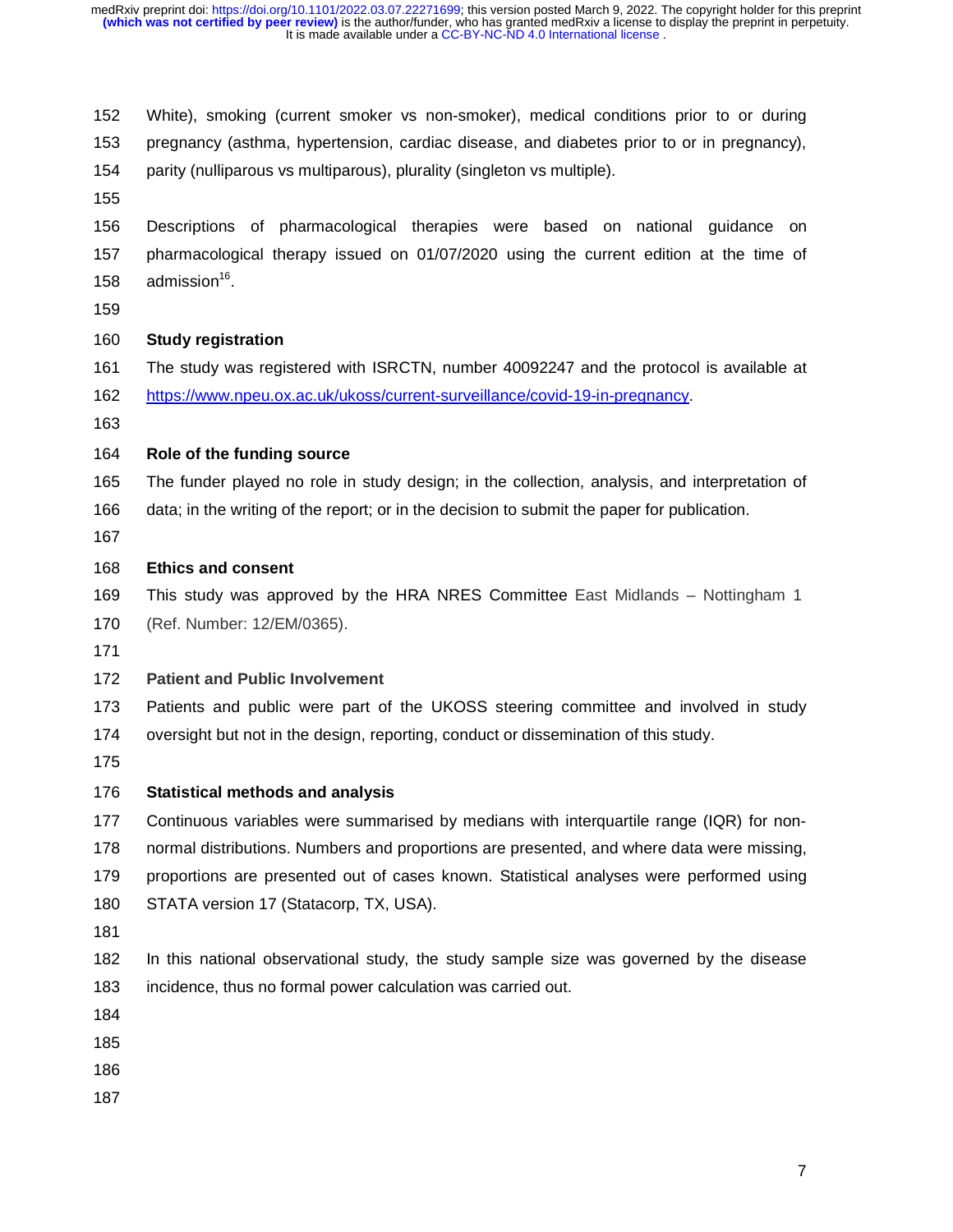188

#### 189 **RESULTS**

190 Of the 1561 women admitted with confirmed SARS-CoV-2 infection between 15<sup>th</sup> December 191 2021 and 14<sup>th</sup> January 2022 (Figure 1), 449 (28.8%) were symptomatic and 1112 (71.2%) 192 were asymptomatic.

193

194 The characteristics of included women stratified by admission group are shown in Table 1. 195 The proportion of women aged 35 years or over was similar among symptomatic and 196 asymptomatic women: 27.5% (n=115) and 26.3% (n=278), respectively. BMI of  $30\text{kg/m}^2$  or 197 more was reported for 29.7% (n=127) and 27.1% (n=289) among symptomatic and 198 asymptomatic women, respectively. Black, Asian or other minority background was reported 199 for 33.5% (n=147) and 38.4% (n=412). In the symptomatic group, 50.8% (n=224) had a 200 gestational age at admission from 22 to 36 completed weeks; this proportion was 22.8% 201 (n=227) in the asymptomatic group. Vaccination status was known for 1274 women (81.6%), 202 383 in the symptomatic group and 891 in the asymptomatic group.

203

## 204 **Respiratory support and medical treatment for symptomatic women**

205 Two women (0.2%) in the asymptomatic group were admitted to ICU for indications 206 unrelated to their SARS-CoV-2 infection. Overall, 86 (19.2%) of the symptomatic women had 207 at least one indicator of moderate to severe infection (Table 2). However, the proportion of 208 symptomatic women who received any specific pharmacological therapy was low (n=31, 209 6.9%); 0.4% (n=2) received antivirals, 1.6% (n=7) received tocilizumab, 5.8% (n=26) 210 received corticosteroids for maternal indication, and 0.9% (n=4) received monoclonal 211 antibodies. Four women were recruited to the RECOVERY trial. Among the 19 symptomatic 212 women admitted to ICU, 10 (52.6%) received a specific pharmacological therapy, 1 woman 213 (5.3%) received antivirals, 4 (21.0%) received tocilizumab, 9 (47.4%) received 214 corticosteroids for a maternal indication and 2 (10.5%) received monoclonal antibodies.

215

#### 216 **Vaccination status**

217 The proportion of symptomatic women who had received none, one, two or three vaccine 218 doses was 65.1% (n=249), 11.8% (n=45), 19.8% (n=76), and 3.4% (n=13), respectively

219 (Table 1). A total of 78 (20.4%) symptomatic women whose vaccination status was known

220 had a composite measure of moderate to severe infection. More than a fifth of unvaccinated

221 women (59/249, 23.7%) and women who had received one dose (10/45, 22.2%) had

- 222 moderate to severe infection, compared to one in ten (9/76, 11.8%) who had two doses and
- 223 none (0/13, 0%) who had three doses. Forty of the women in the two-dose group (52.6%)
- 224 were known to have received their second vaccine dose more than three months prior to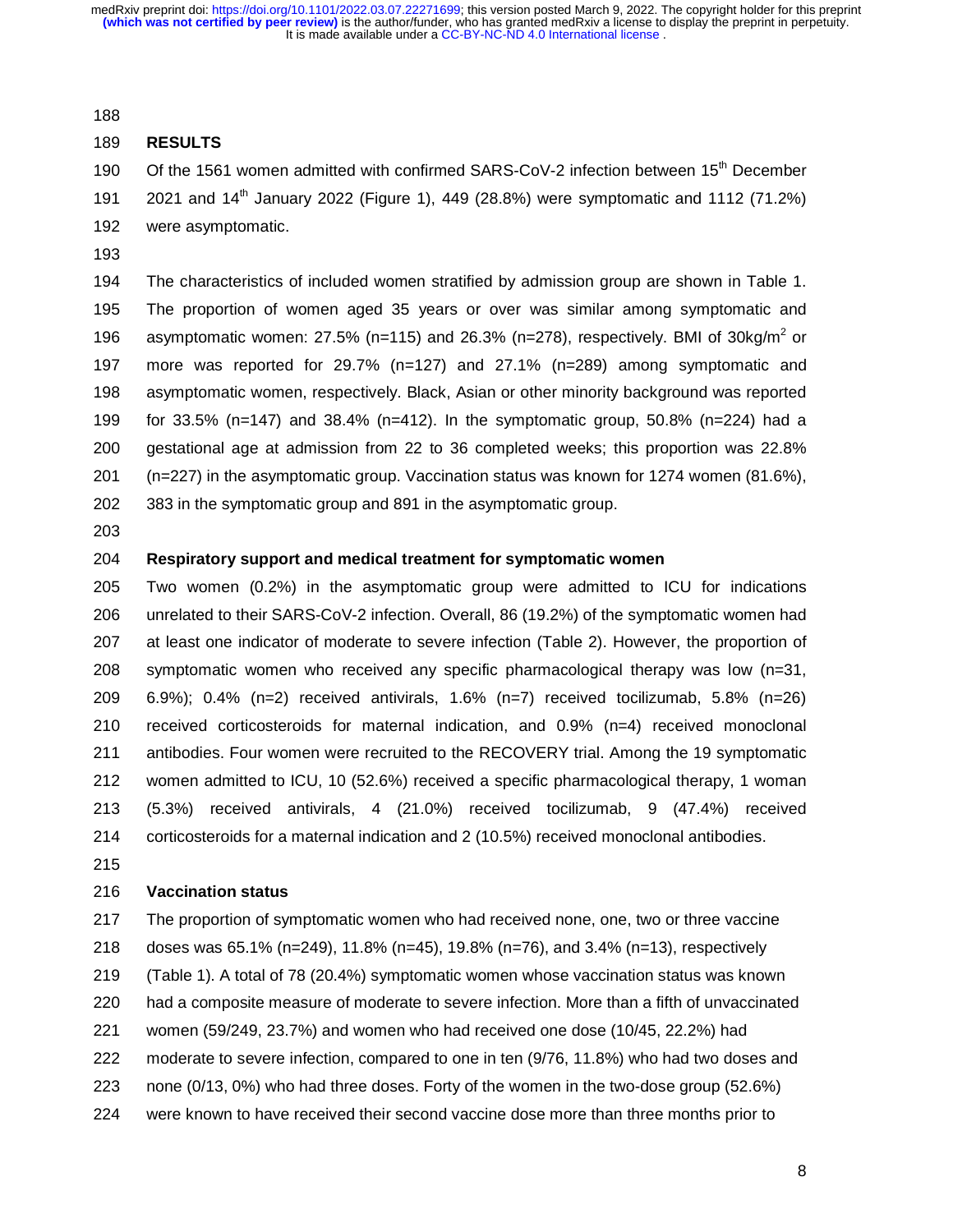- 225 admission; this included five of the nine women who had a composite indicator of moderate
- 226 to severe infection and the woman who was admitted to ICU. Overall, none of the women
- 227 (0/68) who had a composite indicator of moderate to severe infection and known vaccination
- 228 status had completed the vaccination schedule advised to protect the general adult
- 229 population against severe omicron infection.
- 230

# 231 **Pregnancy outcomes**

232 One thousand, one hundred and seventy-two women had completed their pregnancies, 240 233 (53.5%) of the women in the symptomatic group and 932 (83.8%) in the asymptomatic group 234 (Table 4). Almost a third of symptomatic women (n=144, 32.1%) were known to have been 235 discharged still pregnant. The proportion of births at gestational weeks 22 to 36 was 17.8% 236 (n=42) amongst symptomatic women versus 10.7% (n=96) in asymptomatic women. Birth 237 expedited due to covid-19 was reported for 7.6% (n=18) in the symptomatic group; none of 238 these women were known to have received three vaccine doses (Table 5).

239

240 Among 1159 infants, 10 stillbirths were reported; in the symptomatic and asymptomatic 241 groups stillbirths occurred in 0.8% (n=2) and 0.9% (n=8) of total births, respectively (Table 242 6). Eight of the ten stillbirths occurred to women who were unvaccinated or had one vaccine 243 dose, but the role of SARS-CoV-2 in the stillbirth needs to be assessed in formal audit. 244 Admission to a neonatal unit was reported for 15.4% (n=37) of infants born to symptomatic 245 women and 8.5% (n=78) of infants born to asymptomatic women.

246

#### 247 **DISCUSSION**

#### 248 *Principal findings*

249 This national prospective cohort study has identified that among pregnant women admitted 250 with SARS-CoV-2 infection during the period when the Omicron VOC was dominant around 251 one in four were symptomatic. One in seven of these symptomatic pregnant women needed 252 respiratory support. One in four symptomatic pregnant women who had received no vaccine 253 or a single dose had moderate to severe infection. One in eight symptomatic pregnant 254 women who had received two doses had moderate to severe infection. No symptomatic 255 pregnant women who had received three doses had moderate or severe infection, though 256 the number of pregnant women admitted with symptomatic SARS-CoV-2 infection who had 257 received three vaccine doses was very small. No women with moderate to severe 258 respiratory disease, ICU admission or who died had received vaccines according to the 259 recommended schedule for the general adult population for the Omicron variant.

260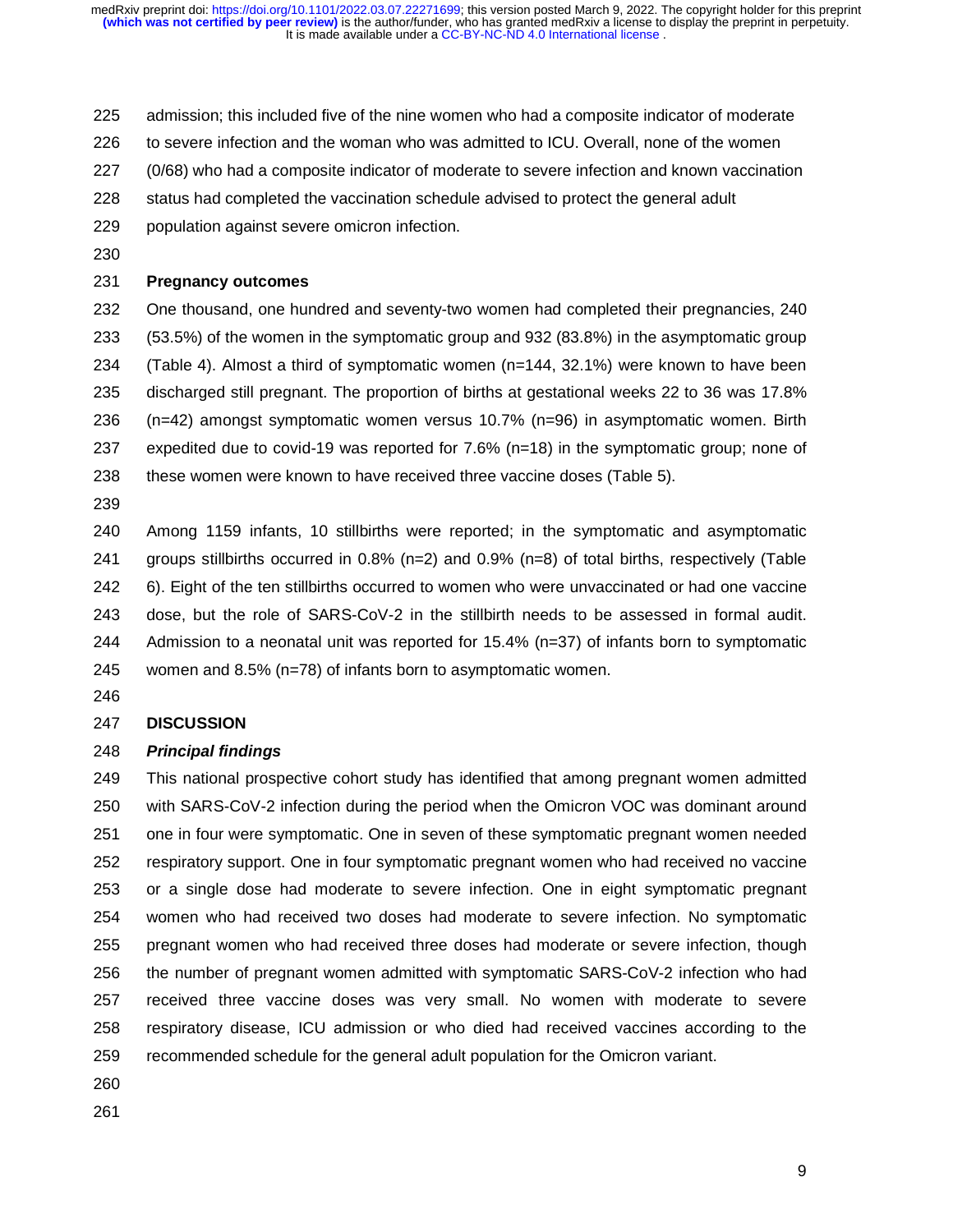#### 262

### 263 *Strengths and weaknesses of the study*

264 To our knowledge, this is the first national prospective cohort study to describe pregnancy 265 and perinatal outcomes during the period when the Omicron SARS-CoV-2 variant was 266 dominant. A key strength of these data is the existing mechanism for national case 267 identification of all women admitted to hospital across the UK, and therefore the low risk of 268 selection bias. In the UK, universal SARS-CoV-2 testing for all obstetric admissions was 269 implemented from May 2020. Asymptomatic pregnant women in whom SARS-CoV-2 270 infection is detected by screening on admission, are most commonly admitted to give birth.<sup>17</sup> 271 We therefore categorised the included women by cause of admission or symptoms to avoid 272 misclassification bias and increased adverse outcomes being incorrectly attributed to SARS-273 CoV-2.<sup>18</sup>

274

275 Some of the pregnant women who had received two vaccine doses or fewer may also have 276 delayed the second dose due to covid-19 infection; information about previous infection was 277 not available in the current study. These women could potentially be misclassified into a 278 category with lower expected protection while having reduced risk due to post-infection 279 immunity, and this could result in overestimation of the protective effect of different vaccine 280 doses. As with previous analyses, $5$  variant sequencing data were not available for individual 281 women, and a proxy time period was used instead which may be considered a limitation. 282 Additionally, more women in the symptomatic group have not completed their pregnancies, 283 compared to the asymptomatic group, which is likely to affect the observed rates of key 284 neonatal outcomes.

285

# 286 *Interpretation and comparison with related studies*

287 The proportion of symptomatic women with moderate to severe infection was lower overall 288 than in the wildtype, Alpha and Delta variant periods in the UK<sup>5 13</sup>. However, a greater 289 proportion of symptomatic pregnant women had received one or more vaccine doses than in 290 previous variant periods and this needs to be taken into account when comparing outcomes 291 across variant periods, recognising that prior vaccination is likely to confer some degree of 292 protection from both severe illness and symptomatic infection. When solely unvaccinated 293 pregnant women admitted with symptomatic infection are considered, maternal outcomes 294 are very similar to those observed during the initial wildtype infection period<sup>5</sup>. Among those 295 in need of respiratory support, irrespective of vaccination status, the use of mechanic 296 ventilation or ECMO was 16.1% (10/62) and thus lower than previous periods (23.5% in 297 Alpha and 21.4% in Delta periods)<sup>5</sup>.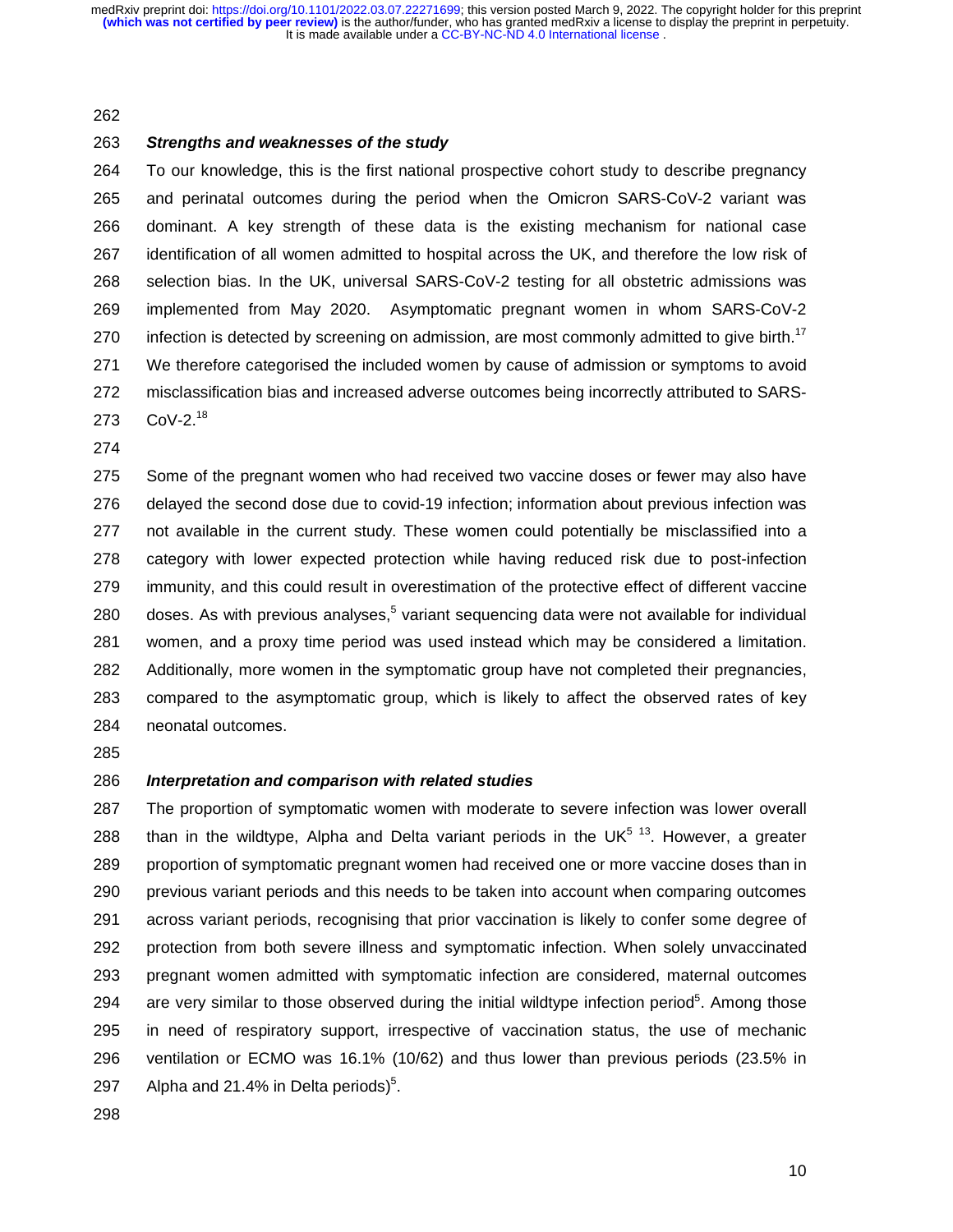299 Covid-19-specific pharmacological therapies, which are now standard care for non-pregnant 300 patients, were used infrequently, even for women that needed respiratory support. The 301 proportion that received any pharmacological treatment for covid-19 (one or more of an 302 antiviral, tocilizumab, maternal corticosteroids and monoclonal antibodies) was lower than in 303 the Alpha and Delta periods, 6.9% vs 14.9% and 13.6% respectively. While this may partly 304 reflect a lower severity of illness, it is concerning that only around half of pregnant women 305 admitted to ICU due to covid-19 received any covid-19 specific pharmacological treatment. 306 The RCOG recommended in June 2020 that corticosteroid therapy should be considered for 307 all women who were clinically deteriorating due to covid-19.<sup>16</sup> Maternal corticosteroid 308 treatment was reported for 5.8% of symptomatic women during the Omicron period, 309 compared to 12.7% and 12.0% during the Alpha and Delta periods, respectively. In the 310 current study 47% of women admitted to intensive care received corticosteroids. 311 Understanding this persisting low use of evidence-based therapies amongst severely ill 312 pregnant and postpartum women is an increasingly urgent priority.

313

314 Few pregnant women who had received two or more doses of vaccine were admitted with 315 symptomatic SARS-CoV-2, and none of the women with a composite indicator for moderate 316 or severe infection had received three vaccine doses according to current recommendations 317 to protect non-pregnant adults against severe omicron infection. Vaccination for all pregnant 318 women regardless of risk group in the UK was recommended from 16<sup>th</sup> April 2021, and all 319 adults were eligible to receive vaccination from mid-June  $2021.^{19}$  Vaccine coverage 320 surveillance among women who gave birth in England up to October 2021 reported that 321 29.4% of the women had received two doses of vaccine and 58.2% were unvaccinated<sup>20</sup>. 322 Similarly, vaccine coverage has been low in Scotland where 32.2% of women who gave birth 323 in October 2021 had received two doses of vaccine during pregnancy compared to 77.4% of 324 women of reproductive age (18-44 years), and 98.1% of women admitted to the ICU were  $325$  unvaccinated. $6$  Almost 68% of the women with information about vaccination status included 326 in the current study were unvaccinated.

327

328 In the general adult population, effectiveness after the second dose declines from 60-75% 329 three weeks after vaccination to 20% at 15 weeks and 10% after 25 weeks, $^{20}$  and three 330 doses have been shown to give better protection against severe disease with the Omicron 331 VOC in adults.<sup>21</sup> The interval between the last dose and the admission was 3 months or 332 more among half (53%) of the women who had received two doses of vaccine. The number 333 of pregnant women who had received a third booster dose was low in our study, but no 334 severe cases in this group indicates the importance of the third dose to protect pregnant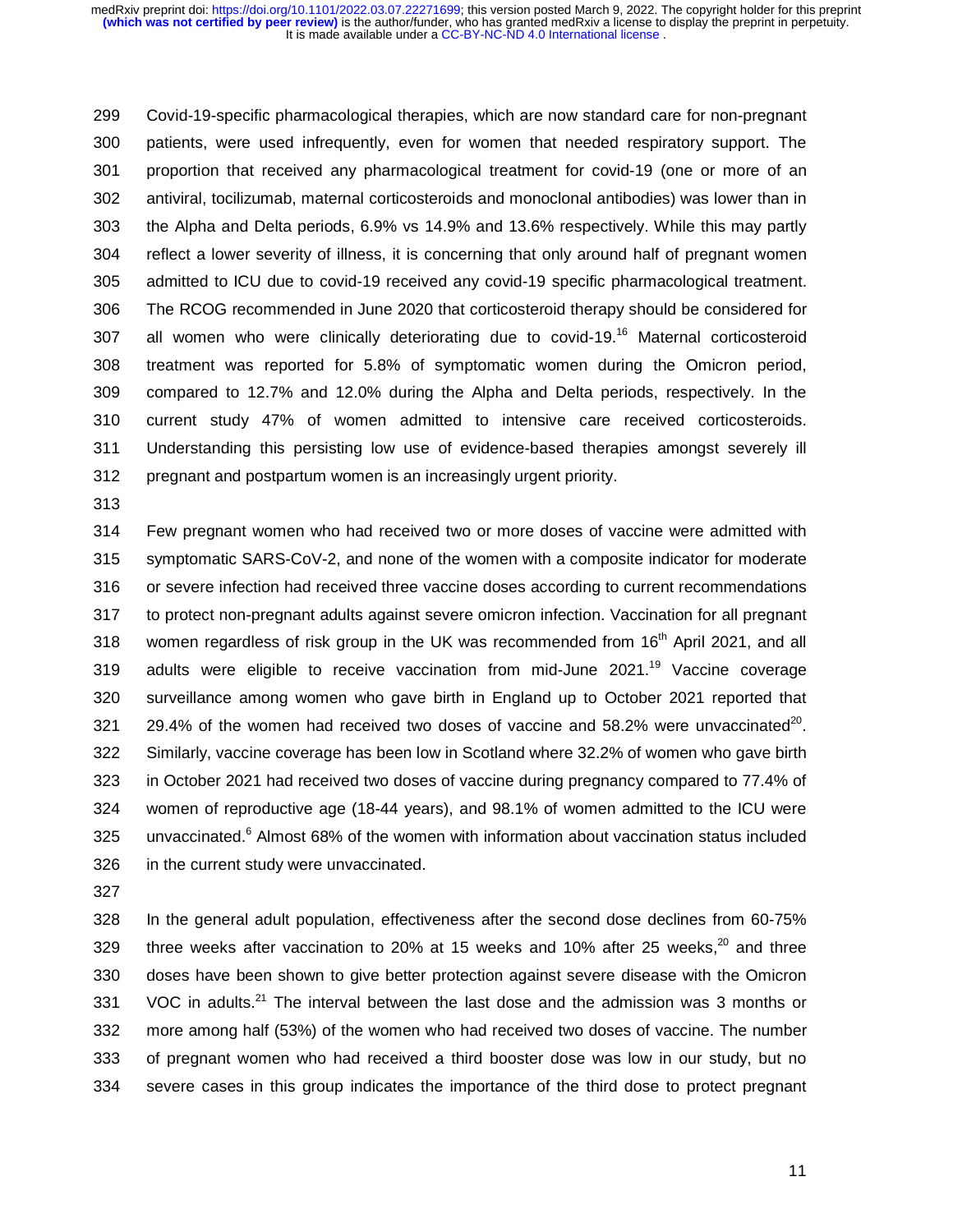335 women from both hospital admission with symptomatic covid-19 and need for respiratory 336 support.

337

338 Disproportionate admissions due to covid-19 among pregnant women with ethnic minority 339 backgrounds were less prominent in the current study than previously described during the 340 wildtype period.<sup>13</sup> National guidance has emphasised the importance of addressing this 341 inequality and advised active health seeking in these groups.<sup>16</sup> The observation time in the 342 current study is short and the findings cannot yet reliably indicate if the smaller differences 343 can be attributed to better communication, prevention, health care seeking strategies or 344 previous infection. Preliminary surveillance results indicated that the Omicron VOC has a 345 secondary attack rate of 10-13% and therefore factors that increase transmission, such as 346 multi-occupancy housing and public-facing occupations, are important also for this variant.<sup>22-</sup>  $347$   $^{24}$  Since socioeconomic deprivation is also a known independent risk factor for adverse 348 pregnancy outcome, this could be a source of residual confounding in this study.

349

350 Neonatal outcomes were purposely not compared between omicron and other periods as a 351 high proportion of pregnancies were continuing at the time of analysis. However, the 352 available data suggest that the risk of stillbirth during this period may be lower than observed 353 during the delta period<sup>5</sup>. Further follow-up is required to clarify the effect of infection during 354 the Omicron dominant period on perinatal outcomes such as stillbirth.

355

### 356 *Implications for clinicians and policymakers*

357 The findings of this study indicate that the risk of severe respiratory failure in unvaccinated 358 pregnant women with Omicron VOC is similar to that observed in the UK during the initial 359 wildtype variant wave of the pandemic.<sup>13</sup> While severe outcomes were less frequent in the 360 current period compared to the previous Alpha and Delta variant dominant periods, it is 361 important to keep in mind that the risk of hospital admission due to covid-19 was higher in 362 the UK than in other European countries during the initial months of the pandemic,  $25^{26}$ 363 possibly associated with early implementation of public health measures to limit viral 364 transmission. If public health interventions could to some extent protect pregnant women 365 during the first wave, individual protection through vaccination is now available. Our results 366 indicate that most current cases of respiratory failure among pregnant women are 367 preventable, yet vaccine uptake among pregnant women remains low compared to the 368 general female population in fertile age. Continued, strong efforts to improve uptake of the 369 vaccine during pregnancy are still needed. This is of even greater importance as infection 370 continues to rapidly rise in both high and low-resourced settings.<sup>27</sup>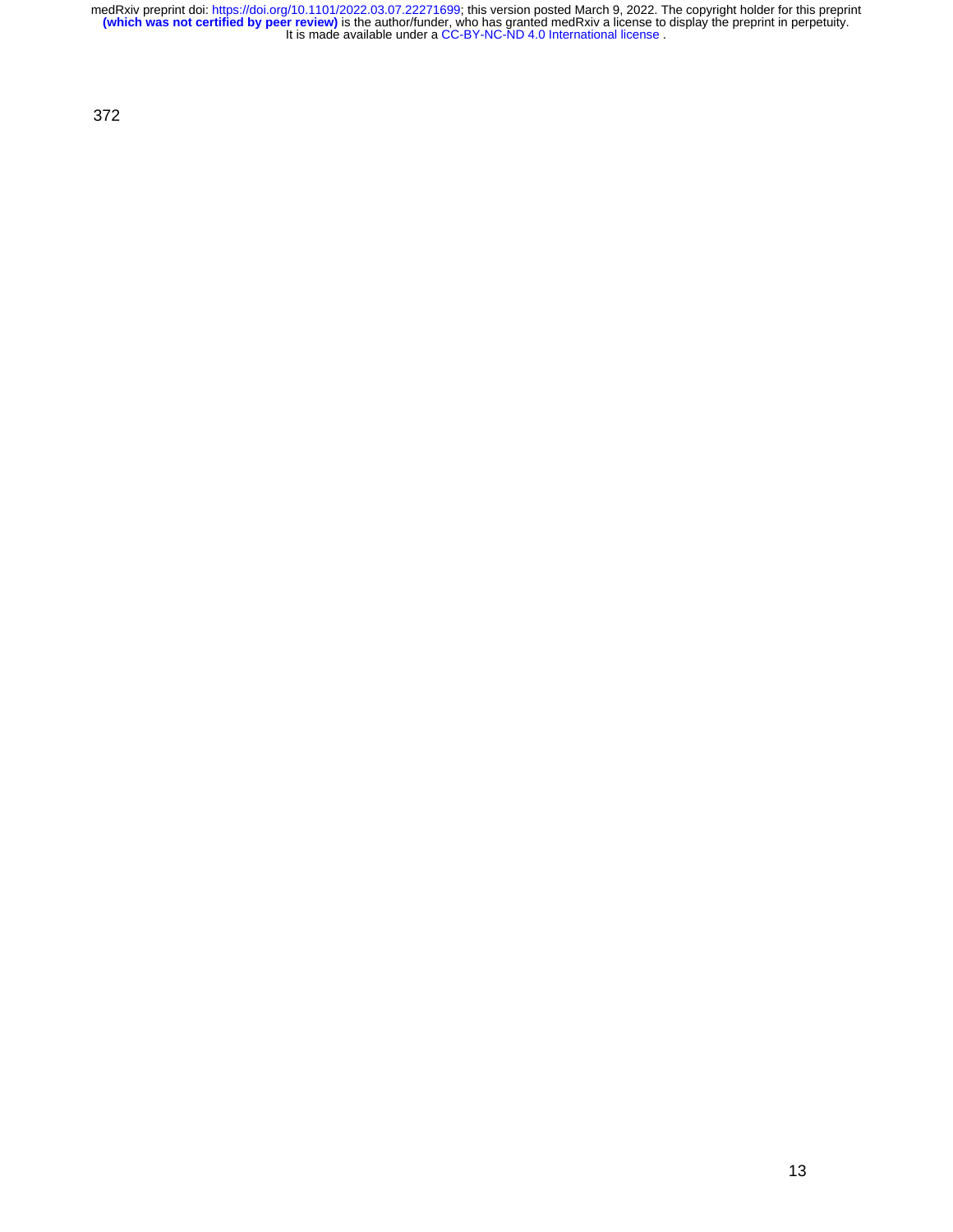#### 373 **Data Sharing**

374 Data cannot be shared publicly because of confidentiality issues and potential identifiability

- 375 of sensitive data as identified within the Research Ethics Committee application/approval.
- 376 Requests to access the data can be made by contacting the National Perinatal Epidemiology
- 377 Unit data access committee via general@npeu.ox.ac.uk.
- 378

## 379 **Competing Interest**

380 All authors have completed the ICMJE uniform disclosure form

- 381 www.icmje.org/coi\_disclosure.pdf and declare: MK, MQ, PB, PO'B, JJK received grants from
- 382 the NIHR in relation to the submitted work. HE participated in this work as academic visitor
- 383 to the NPEU with funding from The Norwegian Research Council, grant no 320181, and
- 384 travel grant from the Nordic Federation Of Societies of Obstetrics and Gynecology Research
- 385 fund, grant no 6302. KB, NV, RR, NS, CG have no conflicts of interest to declare. EM is
- 386 Trustee and President of RCOG, Trustee of British Menopause Society and Chair of the
- 387 Board of Trustees Group B Strep Support. PO'B is Vice President of RCOG and Co-Chair of 388 the RCOG Vaccine Committee. No other relationships or activities that could appear to have
- 389 influenced the submitted work.
- 390

## 391 **Acknowledgements**

392 The authors would like to acknowledge the assistance of UKOSS reporting clinicians, the 393 NIHR Reproductive Health & Childbirth National Research Champions, and the UKOSS 394 Steering Committee without whose support this research would not have been possible.

395

## 396 **Contributorship statement**

397 All authors contributed to conceptualisation, the writing and editing of this study, had final 398 approval of the version to be published and agree to be accountable for all aspects of the 399 work. KB, EM, NS, CG, PO, MQ, PB, JK and MK contributed to funding acquisition, 400 supervision, and methodology. HE, RR, NV, KB and MK contributed to data curation and 401 formal analysis, and had access to verify the underlying data. MK, as guarantor, accepts full 402 responsibility for the work and affirms that the manuscript is an honest, accurate and 403 transparent account of the study being reported; that no important aspects of the study have 404 been omitted; and that any discrepancies from the study as originally planned have been 405 explained. The corresponding author attests that all listed authors meet authorship criteria 406 and that no others meeting the criteria have been omitted.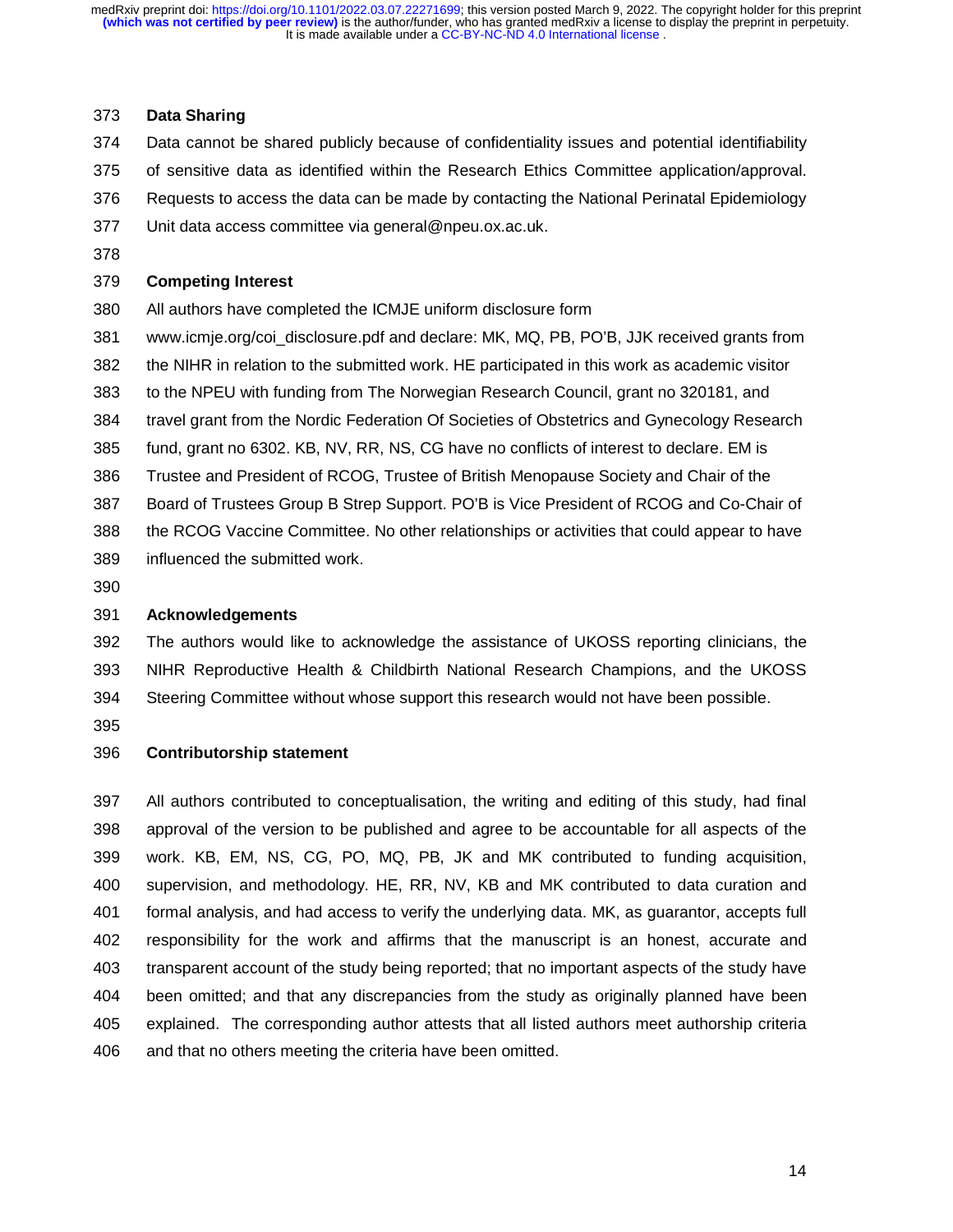407 The Corresponding Author has the right to grant on behalf of all authors and does grant on 408 behalf of all authors, a worldwide licence to the Publishers and its licensees in perpetuity, in 409 all forms, formats and media (whether known now or created in the future), to i) publish, 410 reproduce, distribute, display and store the Contribution, ii) translate the Contribution into 411 other languages, create adaptations, reprints, include within collections and create 412 summaries, extracts and/or, abstracts of the Contribution, iii) create any other derivative 413 work(s) based on the Contribution, iv) to exploit all subsidiary rights in the Contribution, v) 414 the inclusion of electronic links from the Contribution to third party material where-ever it may 415 be located; and, vi) licence any third party to do any or all of the above.

416

# 417 **Funding**

418 The study was funded by the National Institute for Health Research HS&DR Programme 419 (project number 11/46/12). MK is an NIHR Senior Investigator. The views expressed are

- 420 those of the authors and not necessarily those of the NHS, the NIHR or the Department of
- 421 Health and Social Care.
- 422
- 423
- 424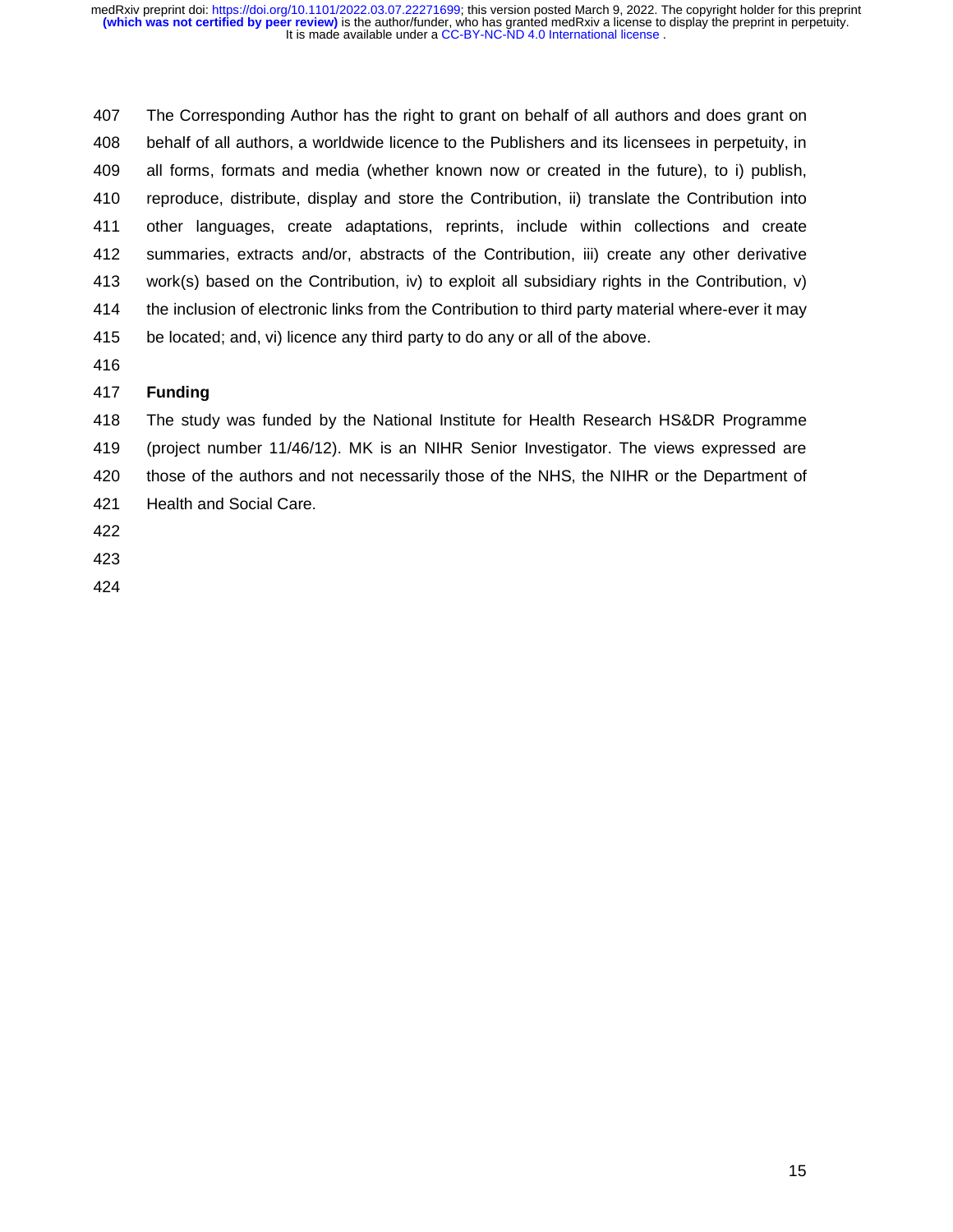It is made available under a [CC-BY-NC-ND 4.0 International license](http://creativecommons.org/licenses/by-nc-nd/4.0/) . **(which was not certified by peer review)** is the author/funder, who has granted medRxiv a license to display the preprint in perpetuity. medRxiv preprint doi: [https://doi.org/10.1101/2022.03.07.22271699;](https://doi.org/10.1101/2022.03.07.22271699) this version posted March 9, 2022. The copyright holder for this preprint

## 425 **REFERENCES**

- 426 1. Allotey J, Stallings E, Bonet M, et al. Clinical manifestations, risk factors, and maternal 427 and perinatal outcomes of coronavirus disease 2019 in pregnancy: living systematic<br>428 feview and meta-analysis. BMJ 2020:370:m3320-m20. doi: 10.1136/bmi.m3320 428 review and meta-analysis. *BMJ* 2020;370:m3320-m20. doi: 10.1136/bmj.m3320
- 2. World Health Organization. Tracking SARS-CoV-2 variants Geneva: World Health 430 Organization,; 2021 [cited 2021 13th July ]. Available from: 431 https://www.who.int/en/activities/tracking-SARS-CoV-2-variants/ accessed 13th July 432 2021
- 433 3. Donati S, Corsi E, Maraschini A, et al. SARS-CoV-2 infection among hospitalised 434 pregnant women and impact of different viral strains on COVID-19 severity in Italy: a 435 national prospective population-based cohort study. *BJOG* 2022;129(2):221-31. doi: 436 10.1111/1471-0528.16980 [published Online First: 2021/10/24]
- 437 4. DeSisto CL, Wallace B, Simeone RM, et al. Risk for Stillbirth Among Women With and 438 Without COVID-19 at Delivery Hospitalization - United States, March 2020- 439 September 2021. *Mmwr-Morbid Mortal W* 2021;70(47):1640-45.
- 440 5. Vousden N, Bunch K, Morris E, et al. Severity of maternal infection and perinatal 441 outcomes during periods in which Wildtype, Alpha and Delta SARS-CoV-2 variants 442 were dominant: Data from the UK Obstetric Surveillance System national cohort. 443 *BMJ Medicine* 2022;In Press
- 444 6. Stock SJ, Carruthers J, Calvert C, et al. SARS-CoV-2 infection and COVID-19 vaccination 445 rates in pregnant women in Scotland. *Nat Med* 2022 doi: 10.1038/s41591-021- 446 01666-2 [published Online First: 2022/01/15]
- 447 7. Engjom H, van den Akker T, Aabakke A, et al. Severe COVID-19 in pregnancy is almost 448 exclusively limited to unvaccinated women - time for policies to change. *Lancet Reg*  449 *Health Eur* 2022;13:100313. doi: 10.1016/j.lanepe.2022.100313 [published Online 450 First: 2022/02/01]
- 451 8. Vousden N, Bunch K, Morris E, et al. Management and implications of severe COVID-19 452 in pregnancy in the UK: Data from the UK Obstetric Surveillance System national 453 cohort. *Acta Obstet Gynecol Scand* 2022
- 454 9. UK Health Security Agency. SARS-CoV-2 variants of concern and variants under 455 investigation in England. Technical briefing: update on hospitalisation and vaccine 456 effectiveness for omicron VOC (B.1.1.529). 2021.
- 457 10. Wolter N, Jassat W, Walaza S, et al. Early assessment of the clinical severity of the 458 SARS-CoV-2 omicron variant in South Africa: a data linkage study. *Lancet* 459 2022;399(10323):437-46. doi: 10.1016/S0140-6736(22)00017-4 [published Online 460 First: 2022/01/23]
- 461 11. UK Health Security Agency. SARS-CoV-2 variants of concern and variants under 462 investigation in England Technical briefing 33, 2021.
- 463 12. Knight M, Kurinczuk JJ, Tuffnell D, et al. The UK Obstetric Surveillance System for rare 464 disorders of pregnancy. *BJOG* 2005;112(3):263-5. doi: 10.1111/j.1471- 465 0528.2005.00609.x
- 466 13. Knight M, Bunch K, Vousden N, et al. Characteristics and outcomes of pregnant women 467 admitted to hospital with confirmed SARS-CoV-2 infection in UK: national population 468 based cohort study. *BMJ* 2020;369:m2107. doi: 10.1136/bmj.m2107
- 469 14. Knight M BK, Tuffnell D, Jayakody H, Shakespeare J, Kotnis R, Kenyon S, Kurinczuk JJ 470 (Eds.) on behalf of MBRRACE-UK,. Saving Lives, Improving Mothers' Care - 471 Lessons learned to inform maternity care from the UK and Ireland Confidential 472 Enquiries into Maternal Deaths and Morbidity 2014-16. . In: Oxford: National 473 Perinatal Epidemiology Unit, ed. University of Oxford, 2018.
- 474 15. World Health Organisation. COVID-19 Clinical Management: Living guidance 25 January 475 2021 Geneva: World Health Organisation, , 2021.
- 476 16. Royal College of Obstetricians and Gynaecologists and Royal College of Midwives. 477 Coronavirus (COVID-19) infection in pregnancy, information for healthcare 478 professionals. London,: Royal College of Obstetricians and Gynaecologists, 2021.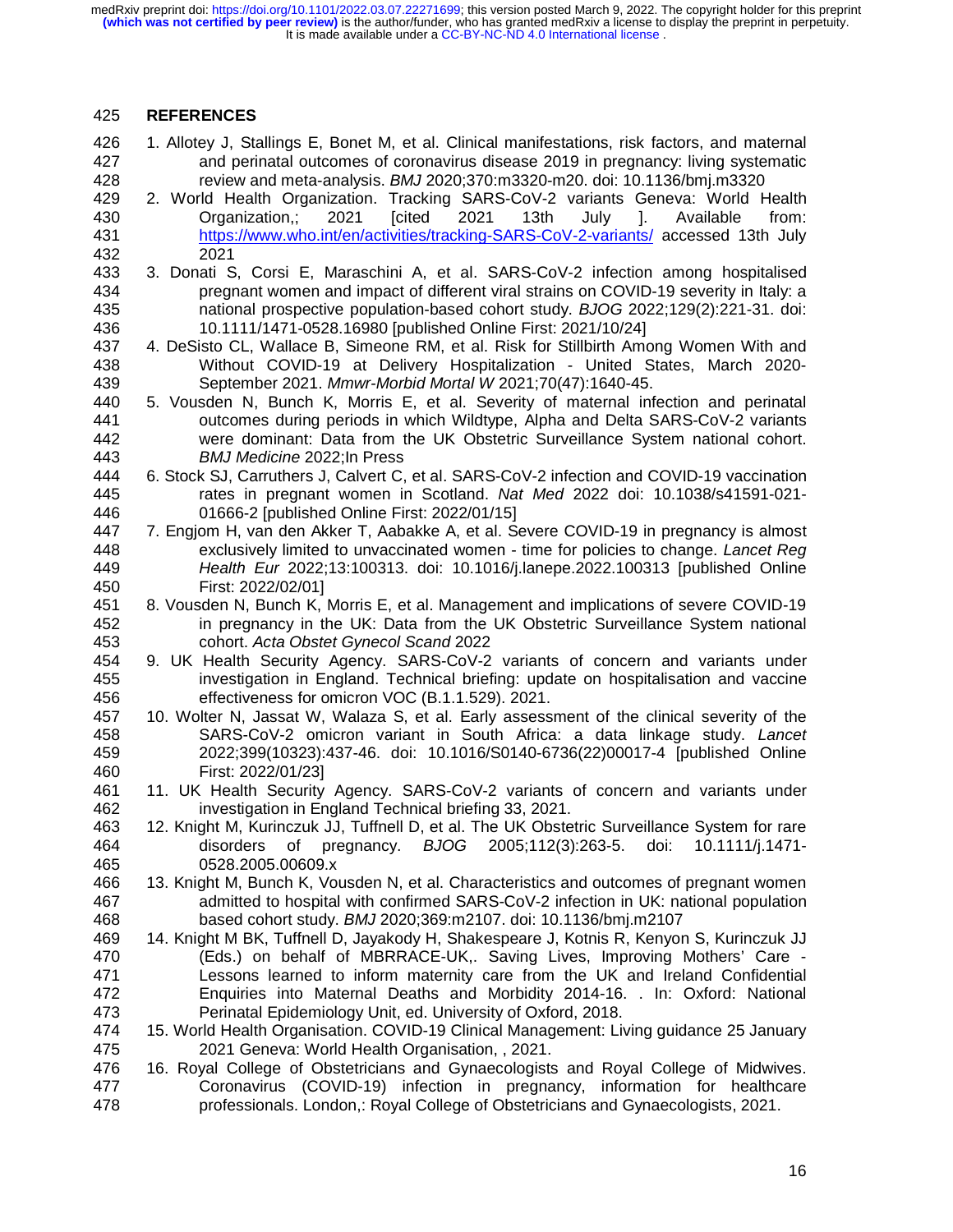It is made available under a [CC-BY-NC-ND 4.0 International license](http://creativecommons.org/licenses/by-nc-nd/4.0/) . **(which was not certified by peer review)** is the author/funder, who has granted medRxiv a license to display the preprint in perpetuity. medRxiv preprint doi: [https://doi.org/10.1101/2022.03.07.22271699;](https://doi.org/10.1101/2022.03.07.22271699) this version posted March 9, 2022. The copyright holder for this preprint

- 479 17. Vousden N, Bunch K, Morris E, et al. The incidence, characteristics and outcomes of 480 pregnant women hospitalized with symptomatic and asymptomatic SARS-CoV-2 481 infection in the UK from March to September 2020: A national cohort study using the<br>482 UK Obstetric Surveillance System (UKOSS). PLoS One 2021;16(5):e0251123. doi: 482 UK Obstetric Surveillance System (UKOSS). *PLoS One* 2021;16(5):e0251123. doi: 483 10.1371/journal.pone.0251123 [published Online First: 2021/05/06]
- 484 18. Knight M, Draper E, Kurinczuk JJ. Misclassification bias and unnecessary anxiety. 485 *American Journal of Obstetrics and Gynecology* 2021;225(5):584. doi: 486 https://doi.org/10.1016/j.ajog.2021.06.086
- 487 19. Public Health England. Health chiefs encourage more pregnant women to get their<br>488 COVID-19 vaccine London: Public Health England, 2021. COVID-19 vaccine London: Public Health England, 2021.
- 489 20. UK Health Security Agency. COVID-19 vaccine surveillance report report Week 4 27<br>490 January 2022. 2022. 490 January 2022, 2022.
- 491 21. Accorsi EK, Britton A, Fleming-Dutra KE, et al. Association Between 3 Doses of mRNA 492 COVID-19 Vaccine and Symptomatic Infection Caused by the SARS-CoV-2 Omicron 493 and Delta Variants. *JAMA* 2022 doi: 10.1001/jama.2022.0470 [published Online First: 494 2022/01/22]
- 495 22. Cevik M, Mishra S. SARS-CoV-2 variants and considerations of inferring causality on 496 disease severity. *The Lancet Infectious Diseases* 2021;21(11):1472-74. doi: 497 10.1016/S1473-3099(21)00338-8
- 498 23. Piekos SN, Roper RT, Hwang YM, et al. The effect of maternal SARS-CoV-2 infection 499 timing on birth outcomes: a retrospective multicentre cohort study. *Lancet Digit*  500 *Health* 2022;4(2):e95-e104. doi: 10.1016/S2589-7500(21)00250-8 [published Online 501 First: 2022/01/18]<br>502 24. UK Health Security
- 24. UK Health Security Agency. SARS-CoV-2 variants of concern and variants under 503 investigation in England Technical briefing 35, 2022.
- 504 25. Engjom H, Aabakke AJ, Klungsoyr K, et al. COVID-19 in pregnancy characteristics and 505 outcomes of pregnant women admitted to hospital because of SARS-CoV-2 infection 506 in the Nordic countries. *Acta Obstet Gynecol Scand* 2021 doi: 10.1111/aogs.14160 507 [published Online First: 2021/04/23]
- 508 26. Donati S, Corsi E, Maraschini A, et al. The first SARS-CoV-2 wave among pregnant 509 women in Italy: results from a prospective population-based study. *Ann Ist Super*  510 *Sanita* 2021;57(4):272-85. doi: 10.4415/ANN\_21\_04\_02 [published Online First: 511 2022/01/26]
- 512 27. Burn-Mudoch JPD. Delta variant takes hold in developing world as infections soar. 513 *Financial TImes* 2021.
- 514
- 515
- 516
- 517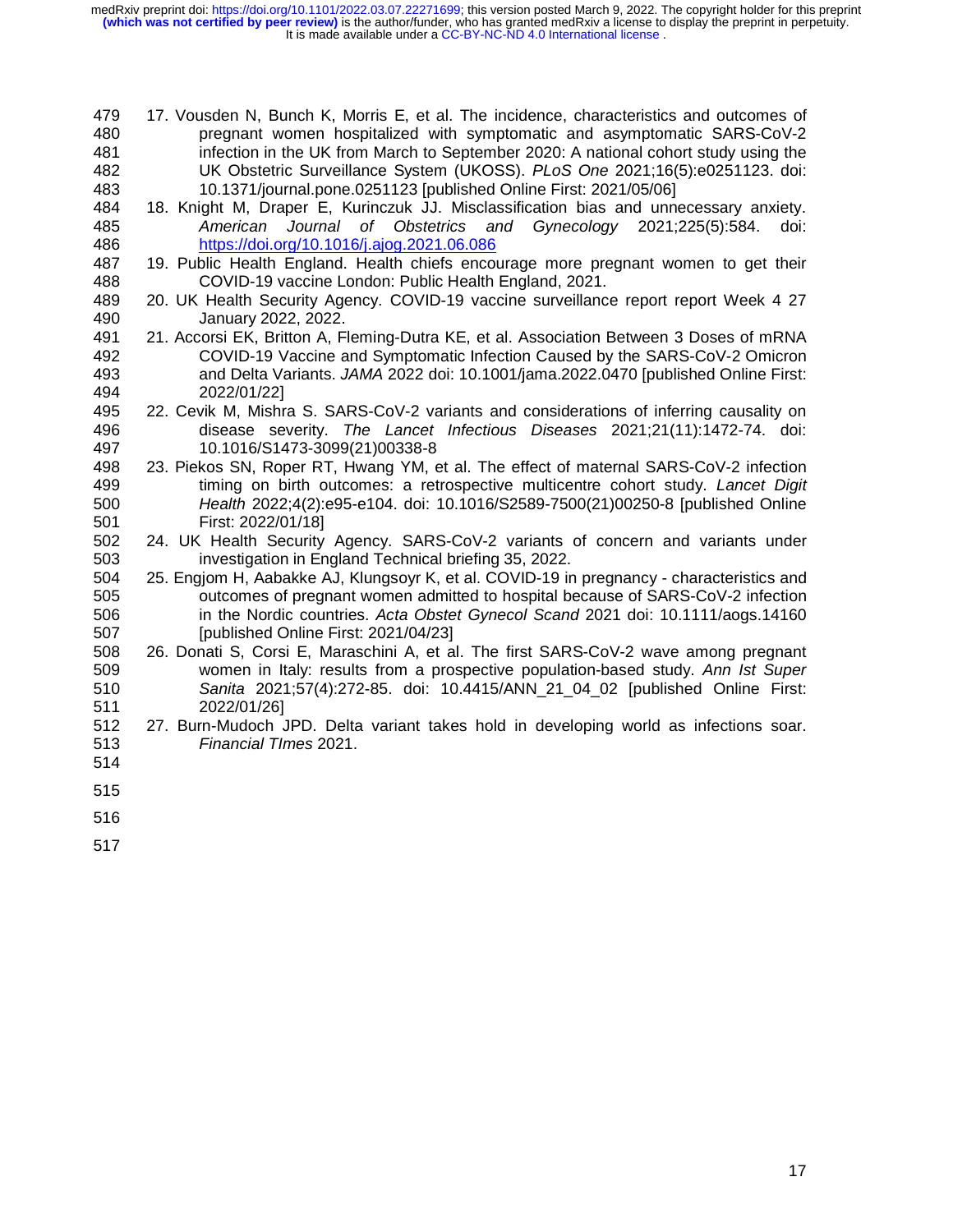

- 518 Figure 1 Inclusion flow chart: pregnant women admitted to hospital with SARS-CoV-2
- 520 infection, by admission group, UK,  $15<sup>th</sup>$  December 2021 to  $14<sup>th</sup>$  January 2022
- 521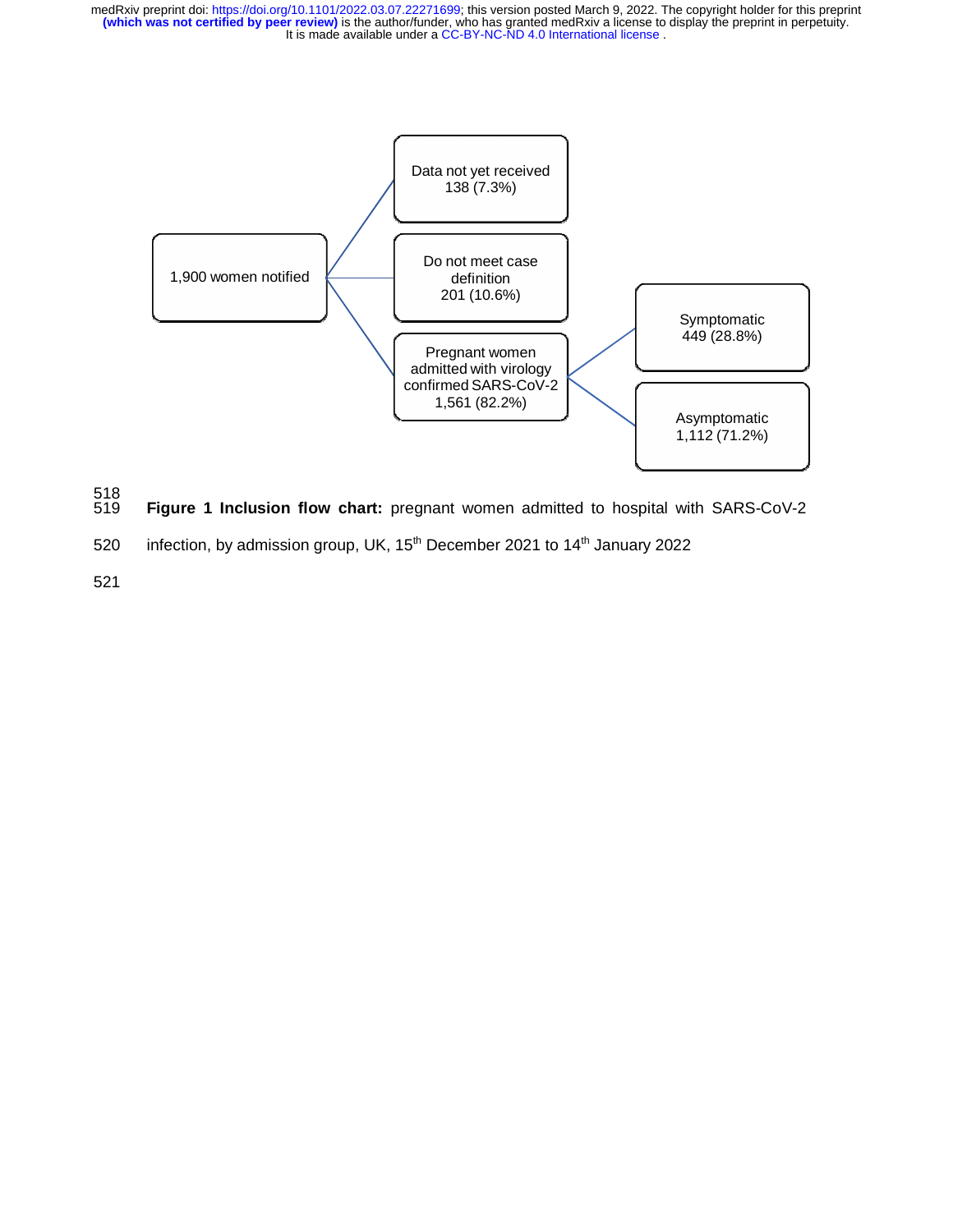522 **Table 1** Sociodemographic characteristics and medical risk factors among pregnant women

523 admitted with SARS-CoV-2, by admission group, UK,  $15<sup>th</sup>$  December 2021 to  $14<sup>th</sup>$  January

524 2022

| <b>Characteristic</b>                   | Symptomatic (n,%) | Asymptomatic (n,%)    |
|-----------------------------------------|-------------------|-----------------------|
|                                         | $(n=449)$         | $(n=1112)$            |
| Age (years):                            |                   |                       |
| $20$                                    | 9(2.2)            | 31(2.9)               |
| 20-34                                   | 294 (70.3)        | 750 (70.8)            |
| $\geq 35$                               | 115 (27.5)        | 278 (26.3)            |
| Missing                                 | 31                | 53                    |
| Body Mass Index (BMI) ( $kg/m^2$ ):     |                   |                       |
| Underweight (<18.5)                     | 10(2.3)           | 38(3.6)               |
| Normal (18.5 to <25)                    | 161 (37.6)        | 417 (39.0)            |
| Overweight (25 to <30)                  | 130 (30.4)        | 324 (30.3)            |
| Obese $(>30)$                           | 127 (29.7)        | 289 (27.1)            |
| Missing                                 | 21                | 44                    |
| Either woman or partner in paid<br>work | 341 (76.0)        | 841 (75.6)            |
| <b>Ethnic Group</b>                     |                   |                       |
| White                                   | 292 (66.5)        | 661 (61.6)            |
| Asian                                   | 58 (13.2)         | 179 (16.7)            |
| <b>Black</b>                            | 53(12.1)          | 162 (15.1)            |
| Chinese/Other                           | 12(2.7)           | 40(3.7)               |
| Mixed                                   | 24 (5.5)          | 31(2.9)               |
| Missing                                 | 10                | 39                    |
| Current smoking                         | 73 (16.9)         | 190 (17.7)            |
| Missing                                 | 17                | 40                    |
| Pre-existing medical conditions         |                   |                       |
| Asthma                                  | 40 (8.9)          | 60(5.4)               |
| Hypertension                            | 10(2.2)           | 13(1.2)               |
| Cardiac disease                         | 4(0.9)            | 8(0.7)                |
| <b>Diabetes</b>                         | 9(2.0)            | 10(0.9)               |
| Multiparous                             | 271 (61.0)        | 662 (60.9)            |
| Missing                                 | 5 <sup>5</sup>    | 25                    |
| Multiple pregnancy                      | 5(1.1)            | $\overline{12}$ (1.1) |
| Gestation at admission (weeks)          |                   |                       |
| $<$ 22                                  | 32(7.3)           | 67(6.1)               |
| $22 - 27 + 6$                           | 40(9.1)           | 33(3.0)               |
| $28-33^{+6}$                            | 100 (22.7)        | 81(7.4)               |
| $34 - 36 + 6$                           | 84 (19.1)         | 113 (10.3)            |
| 37 or more                              | 185 (42.0)        | 800 (73.1)            |
| Missing                                 | 8                 | 18                    |
| Vaccination status                      |                   |                       |
| Unvaccinated                            | 249 (65.1)        | 625 (70.2)            |
| 1 dose                                  | 45 (11.8)         | 83 (9.3)              |
| 2 doses                                 | 76 (19.8)         | 154 (17.3)            |
| 3 doses                                 | 13(3.4)           | 29(3.2)               |
| Not known/                              | 66                | 221                   |
| not documented                          |                   |                       |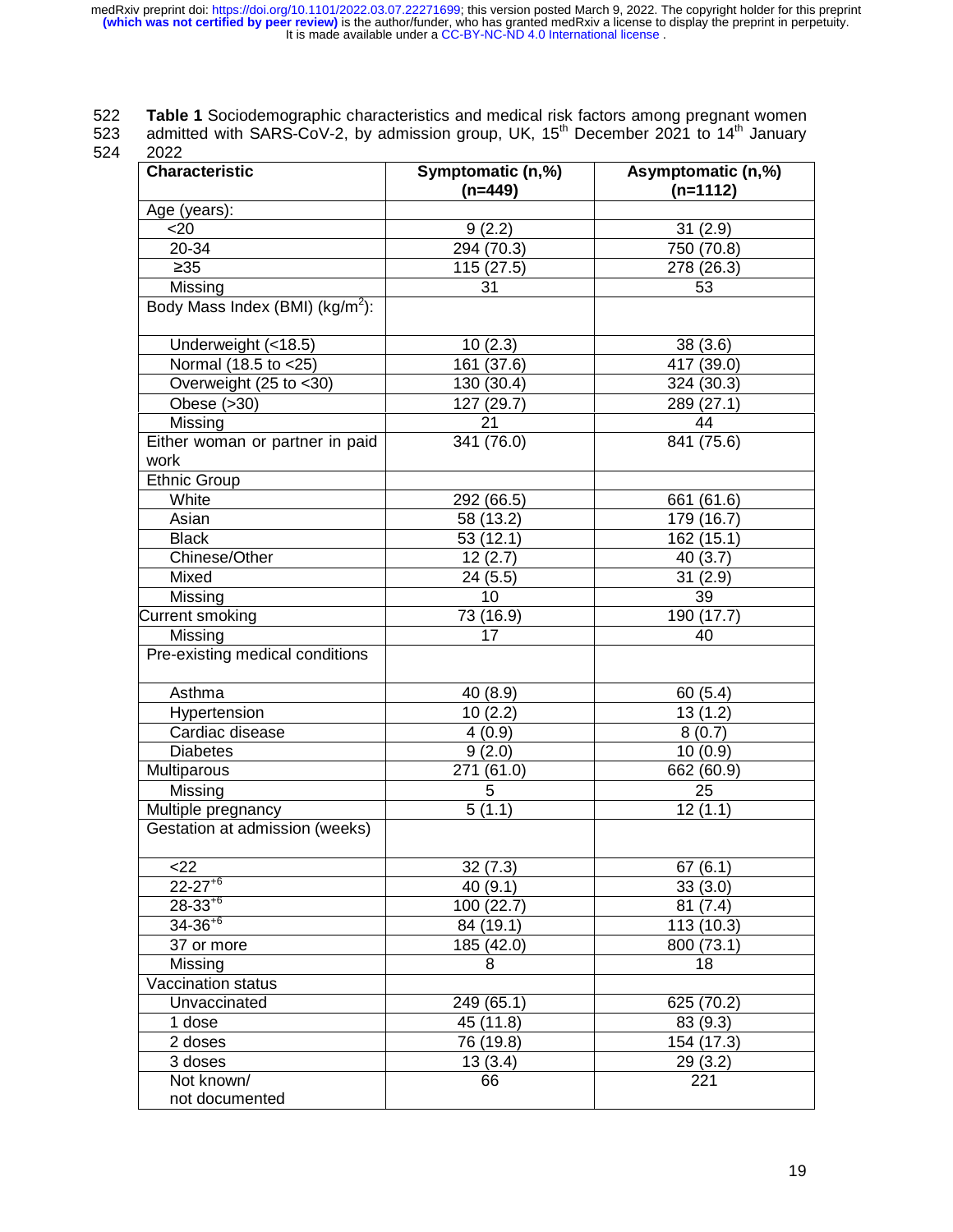## 525 **Table 2** Respiratory support and medical treatment to symptomatic pregnant women

526 admitted to hospital with SARS-CoV-2 infection, UK, 15<sup>th</sup> December 2021 to 14<sup>th</sup> January

527 2022

|                                                                                                                                                                                                                                                                             | <b>Number of women</b><br>n (%) |
|-----------------------------------------------------------------------------------------------------------------------------------------------------------------------------------------------------------------------------------------------------------------------------|---------------------------------|
| <b>Total number</b>                                                                                                                                                                                                                                                         | 449                             |
| Composite indicator of moderate to severe infection                                                                                                                                                                                                                         | 86 (19.2)                       |
| Oxygen saturation measured on admission (Yes)                                                                                                                                                                                                                               | 392 (87.3)                      |
| Oxygen saturation <95%                                                                                                                                                                                                                                                      | 18(5.4)                         |
| Evidence of pneumonia on imaging                                                                                                                                                                                                                                            | 51(11.4)                        |
| Respiratory support required                                                                                                                                                                                                                                                | 62 (14.3)                       |
| Non-invasive oxygen (nasal canulae, mask or non-rebreathe mask<br>$at < 15$ /min)                                                                                                                                                                                           | 40 (69.0)                       |
| High flow nasal oxygen (≥15l/min) or CPAP*                                                                                                                                                                                                                                  | 8(13.8)                         |
| Mechanic ventilation or ECMO <sup>t</sup>                                                                                                                                                                                                                                   | 10(17.2)                        |
| Level not known                                                                                                                                                                                                                                                             | 5                               |
| Intensive Care Unit admission                                                                                                                                                                                                                                               | 19 (4.2)                        |
| <b>Maternal Death</b>                                                                                                                                                                                                                                                       | 3(0.7)                          |
| Pharmacological Management Total <sup>‡</sup>                                                                                                                                                                                                                               | 31(6.9)                         |
| antivirals                                                                                                                                                                                                                                                                  | 2(0.4)                          |
| tocilizumab                                                                                                                                                                                                                                                                 | 7(1.6)                          |
| corticosteroids for maternal indication                                                                                                                                                                                                                                     | 26 (5.8)                        |
| monoclonal antibodies                                                                                                                                                                                                                                                       | 4(0.9)                          |
| recruited to RECOVERY-trial                                                                                                                                                                                                                                                 | 4(0.9)                          |
| CPAP: continuous positive airway pressure<br><sup>†</sup> ECMO: extracorporeal membrane oxygenation.<br><sup>‡</sup> Any of the listed medications given for medical management of SARS-CoV-2: antivirals, tocilizumab,<br>maternal corticosteroids, monoclonal antibodies. |                                 |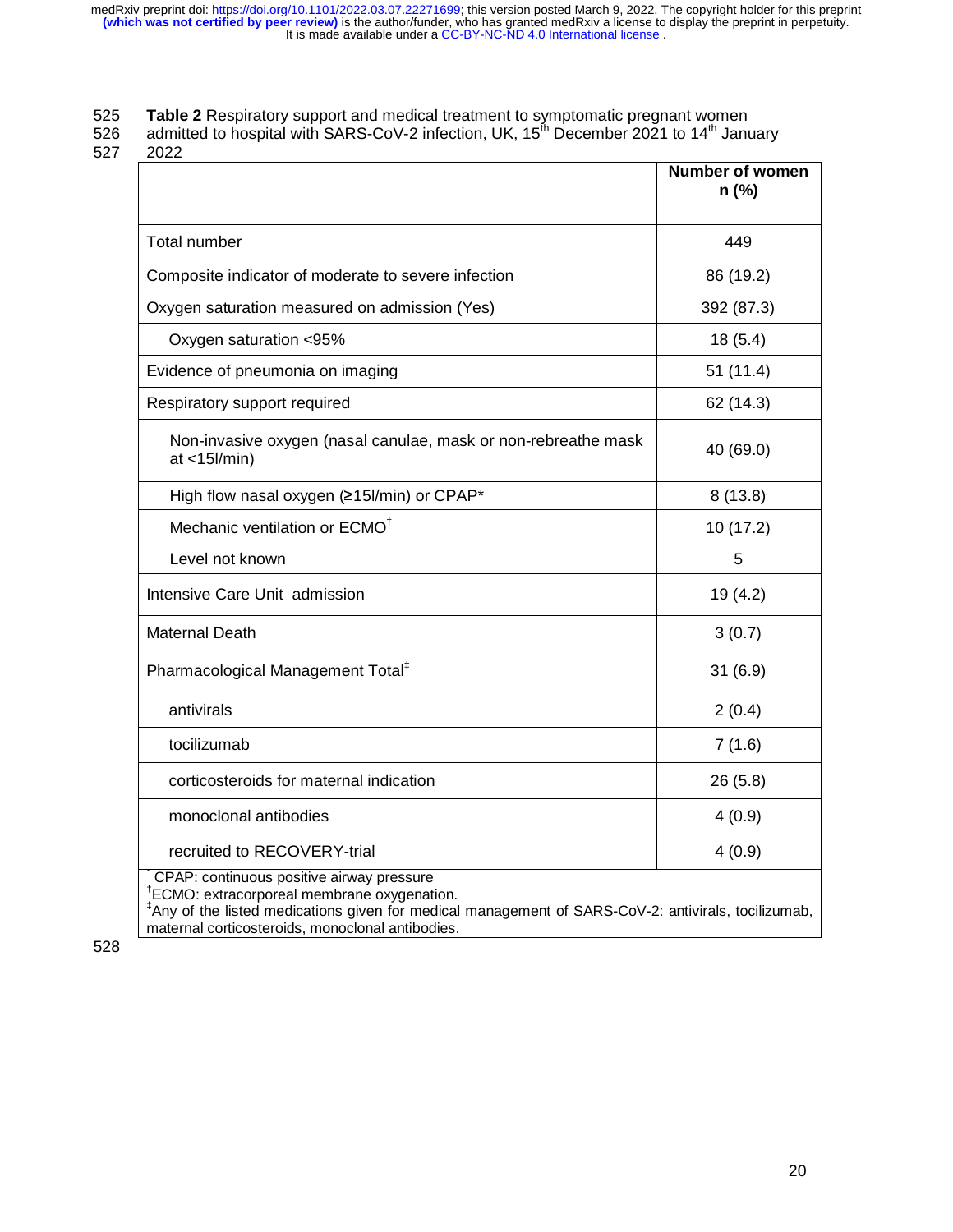529 **Table 3** Outcomes among symptomatic pregnant women admitted to hospital with SARS-530 CoV-2 infection during the period when Omicron was the dominant variant by vaccination status. UK,  $15^{th}$  December 2021 to  $14^{th}$  January 2022

status, UK,  $15<sup>th</sup>$  December 2021 to  $14<sup>th</sup>$  January 2022

|                                                           | Unvaccinated | 1 dose   | 2 doses  | 3 doses  | <b>Status</b><br>unknown n |
|-----------------------------------------------------------|--------------|----------|----------|----------|----------------------------|
|                                                           | $n$ (%)      | $n$ (%)  | $n$ (%)  | $n$ (%)  | $(\% )$                    |
| Total number                                              | 249          | 45       | $(n=76)$ | $(n=13)$ | $(n=66)$                   |
| Composite indicator of<br>moderate to severe<br>infection | 59 (23.7)    | 10(22.2) | 9(11.8)  | 0(0.0)   | 8(12.1)                    |
| <b>Intensive Care</b><br>admission                        | 14(5.6)      | 3(6.7)   | 1(1.3)   | 0(0.0)   | 1(1.5)                     |
| Maternal Death                                            | 2(0.8)       | 1(2.2)   | 0(0.0)   | 0(0.0)   | 0(0.0)                     |

532

533 **Table 4** Pregnancy outcomes for women admitted with SARS-CoV-2 infection during the<br>534 period when Omicron was the dominant variant, by cause of admission, UK, 15<sup>th</sup> Decemb

534 period when Omicron was the dominant variant, by cause of admission, UK, 15<sup>th</sup> December<br>535 2021 to 14<sup>th</sup> January 2022  $2021$  to 14<sup>th</sup> January 2022

| <b>Pregnancy outcome</b>                             | Symptomatic<br>$n$ (%) | <b>Asymptomatic</b><br>$n$ (%) |
|------------------------------------------------------|------------------------|--------------------------------|
| <b>Total number</b>                                  | 449                    | 1112                           |
| Still pregnant, known to have<br>been discharged     | 144 (32.1)             | 107 (9.6)                      |
| Still pregnant, not known to have<br>been discharged | 65 (14.5)              | 73 (6.6)                       |
| Pregnancy completed                                  | 240 (53.5)             | 932 (83.8)                     |
| <b>Pregnancy Loss</b>                                | 3(0.7)                 | 27(2.4)                        |
| <b>Birth</b>                                         | 237 (52.8)             | 905 (81.4)                     |
| Gestation at birth (weeks <sup>+days</sup> )*        |                        |                                |
| $22^{+0} - 27^{+6}$                                  | 1(0.4)                 | 6(0.7)                         |
| $28^{+0} - 33^{+6}$                                  | 8(3.4)                 | 22(2.5)                        |
| $34^{+0} - 36^{+6}$                                  | 33(14.0)               | 68 (7.6)                       |
| $37^{+0}$ or more                                    | 194 (82.2)             | 802 (89.3)                     |
| Missing                                              | 1                      | 7                              |
| Birth expedited due to COVID-<br>$19*$               | 18(7.6)                | 0(0.0)                         |
| Mode of birth*                                       |                        |                                |
| Pre-labour Caesarean                                 | 76 (32.1)              | 213 (23.7)                     |
| Caesarean after labour onset                         | 45 (19.0)              | 127(14.1)                      |
| Operative vaginal                                    | 24(10.1)               | 104 (11.6)                     |
| Unassisted vaginal                                   | 92 (38.8)              | 454 (50.6)                     |
| Missing                                              | $\mathbf 0$            | $\overline{7}$                 |
| * Excluding pregnancy loss from denominator          |                        |                                |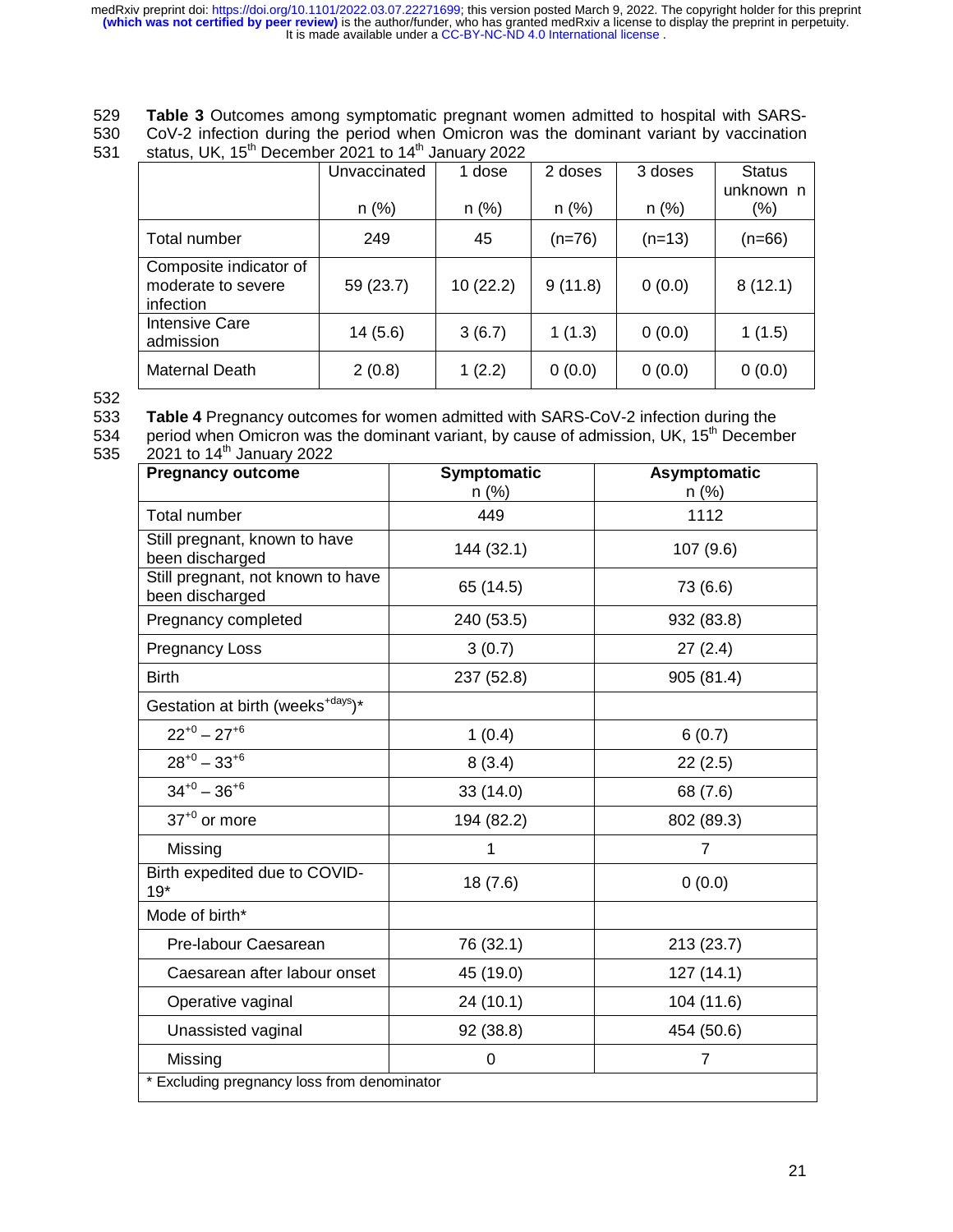|                                                         | Cause of admission and vaccination status, ON, TO December 2021 to 14 January 2022.<br>Symptomatic |              |                      |             |                 | Asymptomatic   |                |                         |             |                  |  |
|---------------------------------------------------------|----------------------------------------------------------------------------------------------------|--------------|----------------------|-------------|-----------------|----------------|----------------|-------------------------|-------------|------------------|--|
| Vaccination status                                      | Unvaccinated                                                                                       | 1 dose only  | $(n=449)$<br>2 doses | 3 doses     | <b>Status</b>   | Unvaccinated   | 1 dose         | $(n=1, 112)$<br>2 doses | 3 doses     | <b>Status</b>    |  |
|                                                         | $n$ (%)                                                                                            | n(%)         | $n$ (%)              | $n (\%)$    | unknown<br>n(%) | n (%)          | $n$ (%)        | $n$ (%)                 | n (%)       | unknown<br>n (%) |  |
| Total number                                            | 249                                                                                                | 45           | 76                   | 13          | 66              | 625            | 83             | 154                     | 29          | 221              |  |
| Still pregnant, known<br>to have been<br>discharged     | 71 (28.5)                                                                                          | 16(35.6)     | 23(30.3)             | 6(46.1)     | 28 (42.4)       | 47(7.5)        | 9(10.8)        | 15(9.7)                 | 4(13.8)     | 32(14.5)         |  |
| Still pregnant, not<br>known to have been<br>discharged | 38(15.3)                                                                                           | 3(6.7)       | 15(19.7)             | 0(0.0)      | 9(13.6)         | 50(8.0)        | 4(4.8)         | 8(5.2)                  | 1(3.4)      | 10(4.5)          |  |
| Pregnancy<br>completed                                  | 140 (56.2)                                                                                         | 26 (57.8)    | 38 (50.0)            | 7(53.9)     | 29 (43.9)       | 528 (84.5)     | 70 (84.3)      | 131 (85.1)              | 24 (82.8)   | 179 (81.0)       |  |
| Pregnancy Loss                                          | 2(0.8)                                                                                             | 0(0.0)       | 1(1.3)               | 0(0.0)      | 0(0.0)          | 13(2.1)        | 2(2.4)         | 4(2.6)                  | 2(6.9)      | 6(2.7)           |  |
| <b>Birth</b>                                            | 138 (55.4)                                                                                         | 26(57.8)     | 37(48.7)             | 7(53.9)     | 29 (43.9)       | 515 (82.4)     | 68 (81.9)      | 127 (82.5)              | 22 (75.9)   | 173 (78.3)       |  |
| Gestation at birth<br>$(^\text{weeks}^\text{+days})$ *  |                                                                                                    |              |                      |             |                 |                |                |                         |             |                  |  |
| $22^{+0} - 27^{+6}$                                     | 1(0.7)                                                                                             | 0(0.0)       | 0(0.0)               | 0(0.0)      | 0(0.0)          | 4(0.8)         | 0(0.0)         | 0(0.0)                  | 0(0.0)      | 2(1.2)           |  |
| $28^{+0} - 33^{+6}$                                     | 5(3.6)                                                                                             | 1(4.0)       | 0(0.0)               | 0(0.0)      | 2(6.9)          | 7(1.4)         | 5(7.3)         | 7(5.6)                  | 0(0.0)      | 3(1.7)           |  |
| $34^{+0} - 36^{+6}$                                     | 24 (17.4)                                                                                          | 0(0.0)       | 7(18.9)              | 0(0.0)      | 2(6.9)          | 41(8.0)        | 2(2.9)         | 8(6.4)                  | 3(13.6)     | 14(8.2)          |  |
| $37^{+0}$ or more                                       | 108 (78.3)                                                                                         | 24 (96.0)    | 30(81.1)             | 7(100.0)    | 25 (86.2)       | 460 (89.7)     | 61 (89.7)      | 110 (88.0)              | 19 (86.4)   | 152 (88.9)       |  |
| Missing                                                 | $\mathbf 0$                                                                                        | $\mathbf{1}$ | $\mathbf 0$          | $\mathbf 0$ | $\mathbf 0$     | 3              | $\mathbf 0$    | $\overline{2}$          | $\mathbf 0$ | $\overline{2}$   |  |
| Birth expedited due<br>to COVID-19*                     | 12(8.7)                                                                                            | 1(3.8)       | 2(5.4)               | 0(0.0)      | 3(10.3)         | 0(0.0)         | 0(0.0)         | 0(0.0)                  | 0(0.0)      | 0(0.0)           |  |
| Mode of birth*                                          |                                                                                                    |              |                      |             |                 |                |                |                         |             |                  |  |
| Pre-labour<br>Caesarean                                 | 42 (30.4)                                                                                          | 12(46.2)     | 12(32.4)             | 1(14.3)     | 9(31.0)         | 110(21.4)      | 23(34.9)       | 34(27.2)                | 7(31.8)     | 39 (22.7)        |  |
| Caesarean after<br>labour onset                         | 28 (20.3)                                                                                          | 7(26.9)      | 4(10.8)              | 2(28.6)     | 4(13.8)         | 80 (15.6)      | 7(10.6)        | 18(14.4)                | 0(0.0)      | 22(12.8)         |  |
| Operative vaginal                                       | 11(8.0)                                                                                            | 2(7.7)       | 6(16.2)              | 2(28.6)     | 3(10.3)         | 65 (12.7)      | 2(3.0)         | 12 (9.6)                | 3(13.6)     | 22(12.8)         |  |
| Unassisted<br>vaginal                                   | 57(41.3)                                                                                           | 5(19.2)      | 15(40.5)             | 2(28.6)     | 13 (44.8)       | 258 (50.3)     | 34(51.5)       | 61(48.8)                | 12(54.6)    | 89 (51.7)        |  |
| Missing                                                 | $\mathbf{0}$                                                                                       | $\mathbf 0$  | $\mathbf 0$          | $\mathbf 0$ | $\mathbf 0$     | $\overline{2}$ | $\overline{2}$ | $\overline{2}$          | 0           | $\mathbf{1}$     |  |
| *Excluding pregnancy loss from denominator              |                                                                                                    |              |                      |             |                 |                |                |                         |             |                  |  |

**Table 5** Pregnancy outcomes for women admitted with SARS-CoV-2 infection during the period when Omicron was the dominant variant, by cause of admission and vaccination status, UK, 15<sup>th</sup> December 2021 to 14<sup>th</sup> January 2022.